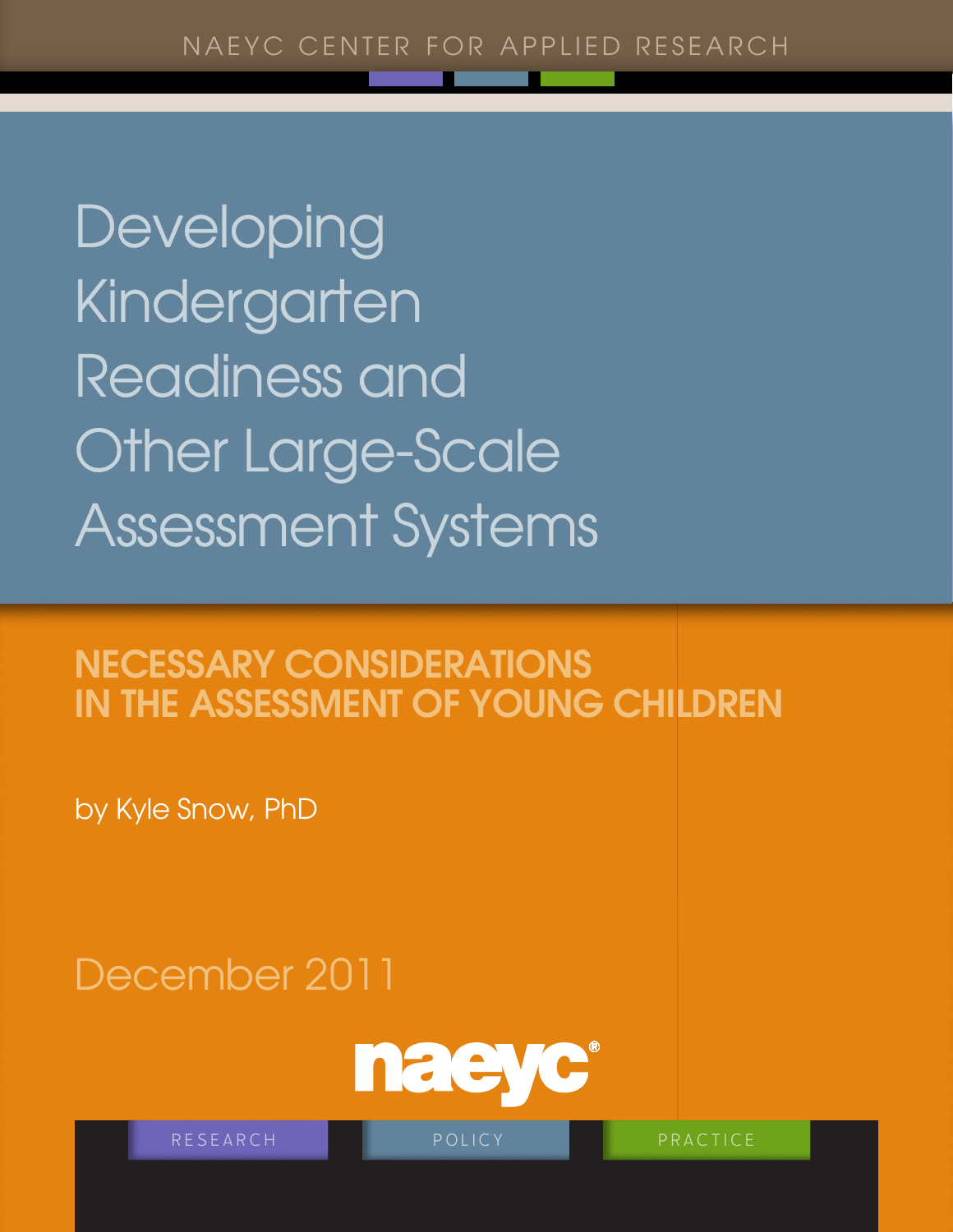

[National Association for the E](http://www.naeyc.org)ducation of Young Children 1313 L Street NW, Suite 500 Washington, DC 20005-4101 202-232-8777 800-424-2460 <www.naeyc.org>

Copyright © 2011 by the National Association for the Education of Young Children. All rights reserved. Printed in the United States of America.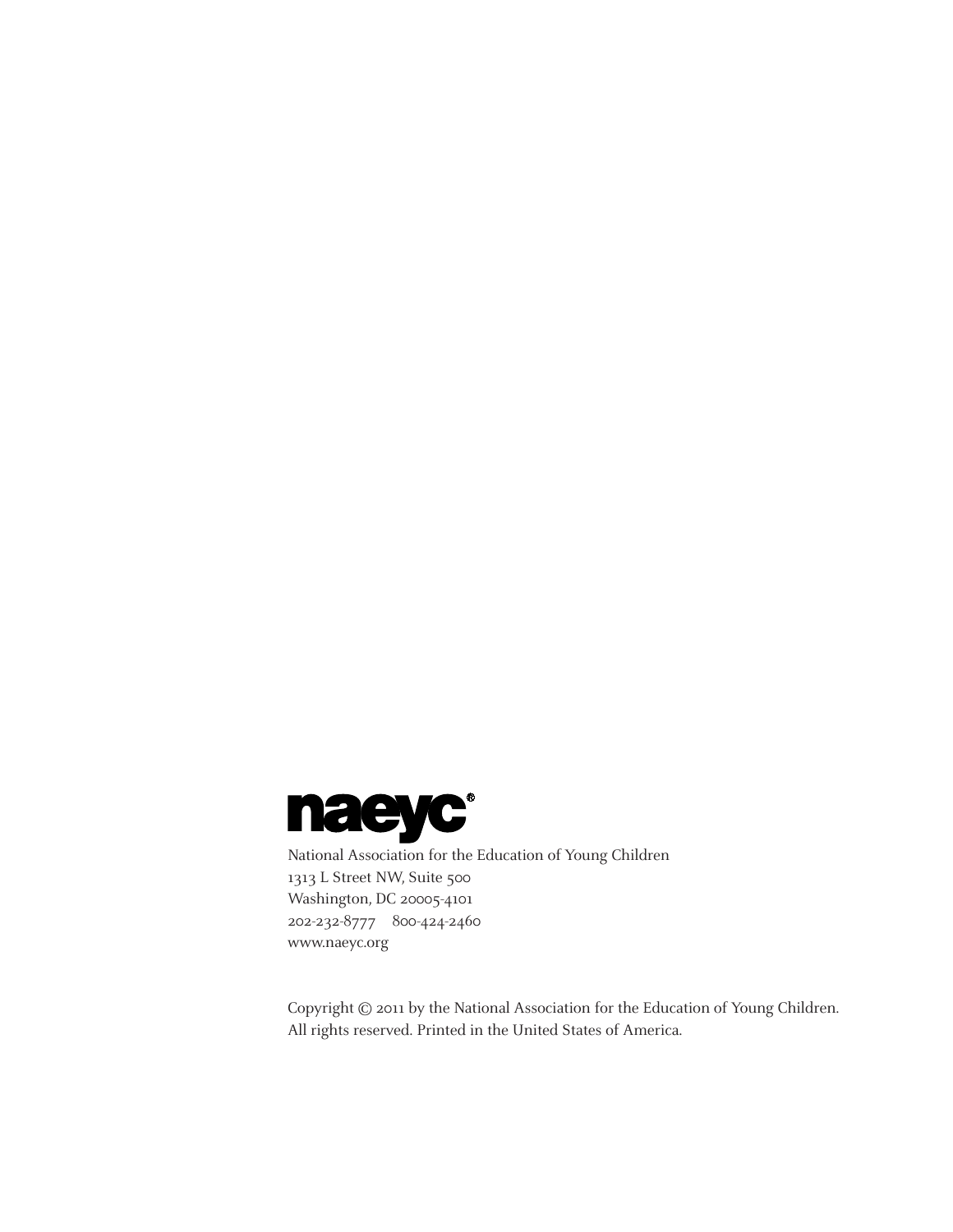# Developing Kindergarten Readiness and Other Large-Scale Assessment Systems

# Necessary Considerations in the Assessment of Young Children

Over the past few years, interest in assessing children as they enter kindergarten has gained momentum in states. Roughly half of the states have instituted some form of kindergarten entry or readiness assessment, even before the development of such an assessment was highlighted in the Race to the Top, Early Learning Challenge funding competition. The development of readiness assessments has varied across states in terms of the areas of child development and knowledge evaluated, and their use for policy and practice purposes. The Center for Applied Research at the National Association for the Education of Young Children (NAEYC) has developed this guidance to support states' development and implementation of kindergarten readiness assessment systems. Such systems, properly developed and implemented, can contribute greatly to the success of early childhood programs and early elementary programming to identify and meet the needs of children entering kindergarten. The considerations presented in this paper are built around NAEYC positions related to assessment and research on child assessment. While focused on large-scale assessment of young children, the guidelines included here are intended to inform considerations about early childhood assessment beyond the implementation of kindergarten entry assessments.

#### Suggested citation:

Snow, K. 2011. Developing Kindergarten Readiness and Other Large-Scale Assessment Systems: Necessary Considerations in the Assessment of Young Children. Washington, DC: National Association for the Education of Young Children.

Kyle Snow, PhD, is Senior Scholar and Director of the Center for Applied Research at the National Association for the Education of Young Children.

Launched in 2010, the Center for Applied Research encourages and supports communication about research in early childhood development and education among practitioners, policy makers, and researchers. The Center facilitates dialogue through interpretation and translation of research to inform practice and policy, and by identifying and seeking to meet the research needs of practitioners and policy makers in early childhood.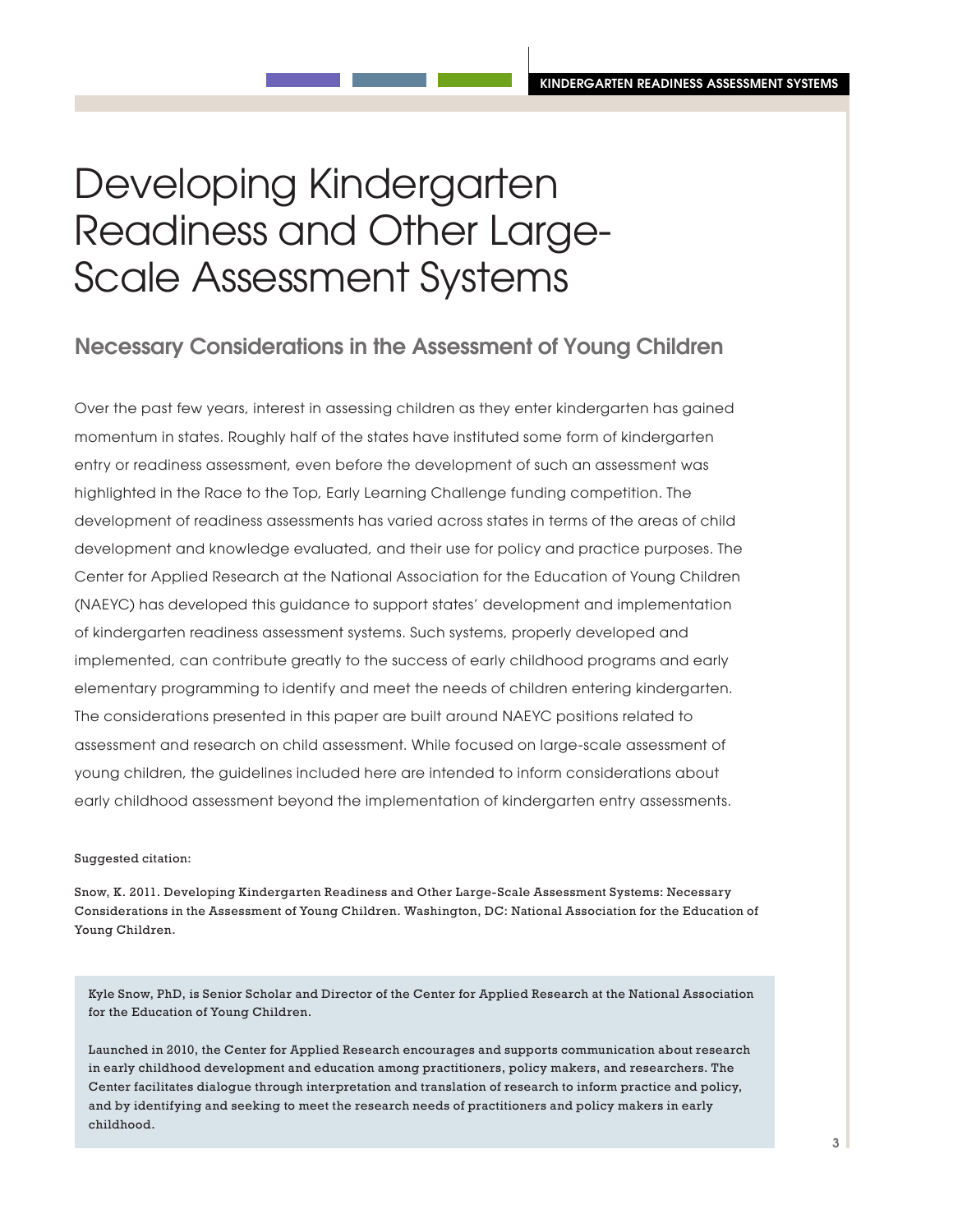# Developing Kindergarten Readiness and Other Large-Scale Assessment Systems

Necessary Considerations in the Assessment of Young Children

**THERE ISSNER ISSNER ISSNER ISSNER ISLEND THEORY OF CHIRD ISLAM ISLAM TO CHIRD CHIRD CHIRD CHIRD TO CHIRD THEORY OF CHIRD THEORY OF CHIRD ATTENTION ISLAM TO THEORY OF CHIRD ATTENTION ISLAM TO THEORY OF A SEP AND A THEORY O** importance of high-quality early childhood programs that provide children with experiences that nurture their development and prepare them for success in school and beyond. While much attention is paid to ensuring the quality of early childhood

NAEYC believes that there is an appropriate role for information from child assessment in largescale system efforts when attention is also given to research on child development; other indicators that impact children's development and learning; and, best practices in the field as well as assessment science to guide the development, implementation, and use of assessment systems.

childhood systems, not just on the use of assessment by programs for improving teacher strategies and services in the classroom. While there is broad consensus that early childhood assessment can play a vital role in improving instruction within the classroom, how assessment of young children can and should—and should not—be used to determine program effectiveness is more contentious. NAEYC believes that there is an appropriate role for information from child assessment in large-scale system efforts when attention is also given to research on child development; other indicators that impact children's development and learning; and, best practices in the field as well as assessment science to guide the development, implementation, and use of assessment systems.

In the last decade, policy discussions of assessment in early childhood systems have grown, reflecting the increasing demand for accountability in the elementary and secondary public education system as well as increased state funds for prekindergarten programs. Assessment in early childhood is

not a recent concern (see Meisels 2007). Over the past few decades, assessment of young children has been attempted, often with unintended negative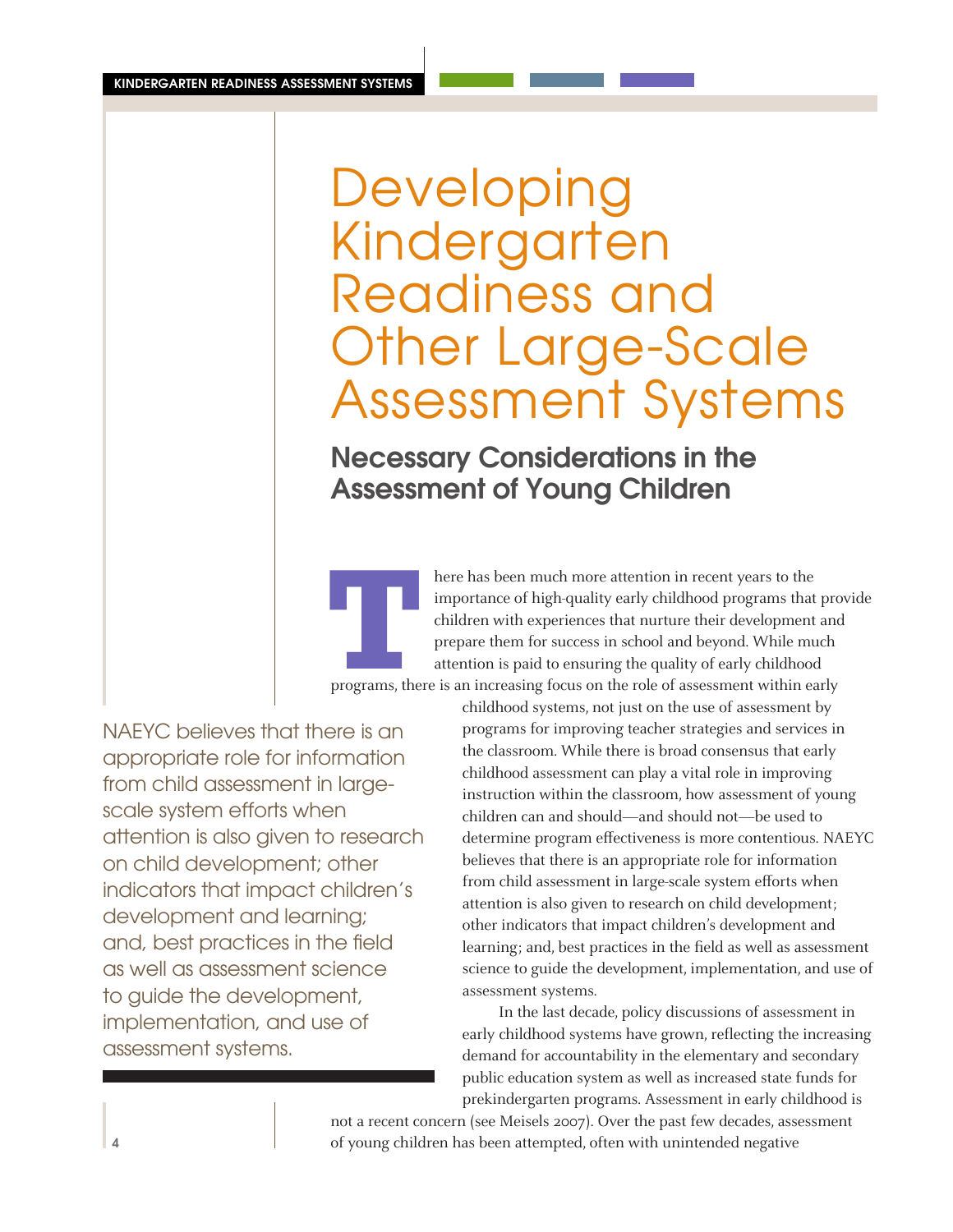consequences (see Shepard 1994, for a review). Earlier efforts saw kindergarten readiness screening as a means of identifying children deemed ready for school and tracking those not ready into alternative programs, or denying access altogether. However, recent advances in theory have connected assessment with child learning, making assessment part of the "learning culture" (Shepard 2000). While there have still been missteps—efforts to launch the Head Start National Reporting System, perhaps (Meisels & Atkins-Burnett 2004)—the use of assessments for young children continues to be seen as an important element of early childhood programs. Over the past few years, interest in assessing children as they enter kindergarten has gained momentum in states. Roughly half of the states have instituted some form of kindergarten entry or readiness assessment (Daily, Burkhauser, & Halle 2010; Stedron & Berger 2010). They vary in scale of children assessed, the areas of child development and knowledge that are evaluated, and in use for policy and practice purposes.

State interest in the use of kindergarten readiness assessments is growing in terms of the number of states as well as evolving in terms of the implementation and use of such assessment information. This year, development of comprehensive assessment systems, including kindergarten entry assessments, is a criterion in the federal Race to the Top, Early Learning Challenge application.

Other efforts at determining children's "readiness" have gone beyond an assessment at entry to kindergarten or pre- and post-assessment in the prekindergarten year. Seventeen states participated in the School Readiness Indicators Initiative that set state indicators for children's progress from birth through age 8 to guide state policies. These indicators look not only to children's progress, but also the context of ready families, ready communities, and ready schools and their impact on children's development. Notably Pennsylvania and the District of Columbia are gathering information on the context in which children develop to gain a fuller picture of children's readiness for kindergarten beyond a child assessment data field. Work in Canada in developing the Early Development Instrument (EDI) (Janus et al. 2007) provides an example of an intentionally designed, population-based assessment of young children's learning across multiple domains. Subsequent development around the EDI addresses how data may (and may not) be effectively used within communities to gain a broad picture of children within the community (see, e.g., Guhn, Janus, & Hertzman 2007).

# NAEYC's Role in Guidance on Child Assessment

TT he National Association for the Education of Young Children (NAEYC) has developed this guidance to support states' development and implementation of kindergarten readiness assessment systems. However, principles in developing a statewide assessment program for young children are applicable for other

State interest in the use of kindergarten readiness assessments is growing in terms of the number of states as well as evolving in terms of the implementation and use of such assessment information.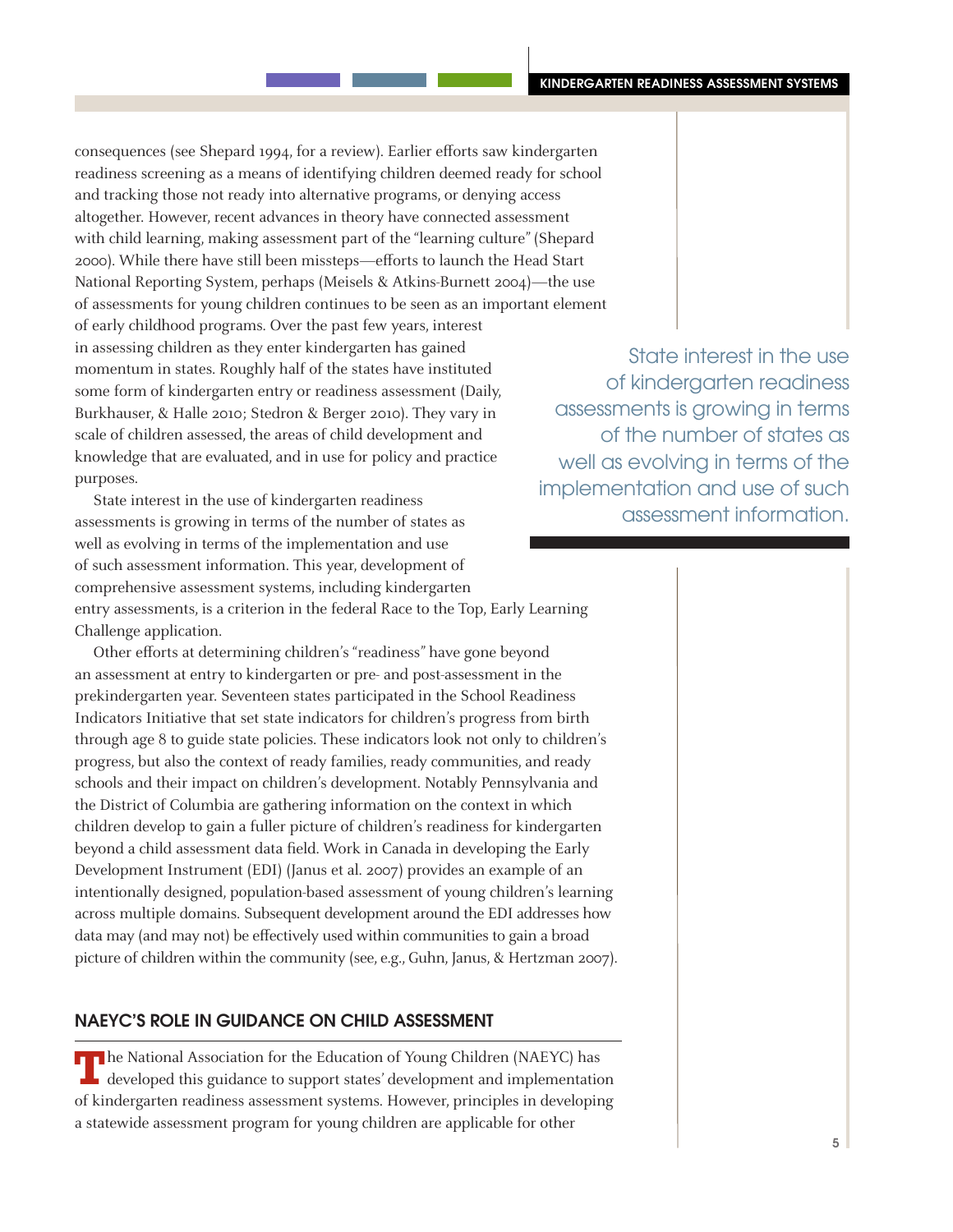large-system users, as well as individual programs interested in implementing a common assessment strategy across classrooms and/or programs. This paper

This paper underscores that assessment as children enter kindergarten exists within the larger framework of efforts to improve both the birth-tokindergarten span and the early elementary grades experiences of children in their respective states.

underscores that assessment as children enter kindergarten exists within the larger framework of efforts to improve both the birth-to-kindergarten span and the early elementary grades experiences of children in their respective states. Viewing assessment in the context of the birth through third grade continuum and in the context of a comprehensive assessment system underscores how decisions made at one juncture influence the assessment system and the education system elsewhere. In addition to offering considerations from a policy perspective, this paper also extends to implementation practices.

NAEYC has long promoted the use of developmentally (including culturally and linguistically) appropriate assessments of young children to improve instruction and programs.

NAEYC's early childhood program accreditation system is framed by 10 standards of program quality, one of which is assessment of child progress.<sup>1</sup> The NAEYC Standards for Teacher Preparation (teaching children from birth through age 8) for associate, baccalaureate, and higher degrees also address teachers' understanding and use of child assessments.<sup>2</sup>

The National Association for the Education of Young Children (NAEYC) and National Association of Early Childhood Specialists in State Departments of Education (NAECS/SDE) (2003) position statement on curriculum, instruction, and assessment underscores the need for a systemic, integrated approach for linking assessments with curriculum and instruction. This approach was reiterated and furthered by the National Academy of Science panel on early childhood assessment (Snow & Van Hemel 2008, p.10), which stated explicitly "… that a primary purpose of assessing children or classrooms is to improve the quality of early childhood care and education by identifying where more support, professional development, or funding is needed and by providing classroom personnel tools to track children's growth and adjust instruction." As such, aligning assessments with curriculum and instruction ensures that the intended outcomes are addressed and monitored, while misaligned systems cannot ensure that intentions (through standards, curriculum, and instruction) are being met (Martone & Sireci 2009). The greatest danger is an assumption that alignment exists, and making decisions based upon that assumption, when in fact there is little or no alignment. Achieving alignment presents special challenges in early education. While most states have early learning guidelines and standards for K–12 education systems, some do not, and those that do vary (Scott-Little et al. 2007). Within states, there is variation in the curricula used by programs. These variations mean that aligning an assessment system with state standards may or may not also mean that the assessment is aligned with locally implemented curriculum.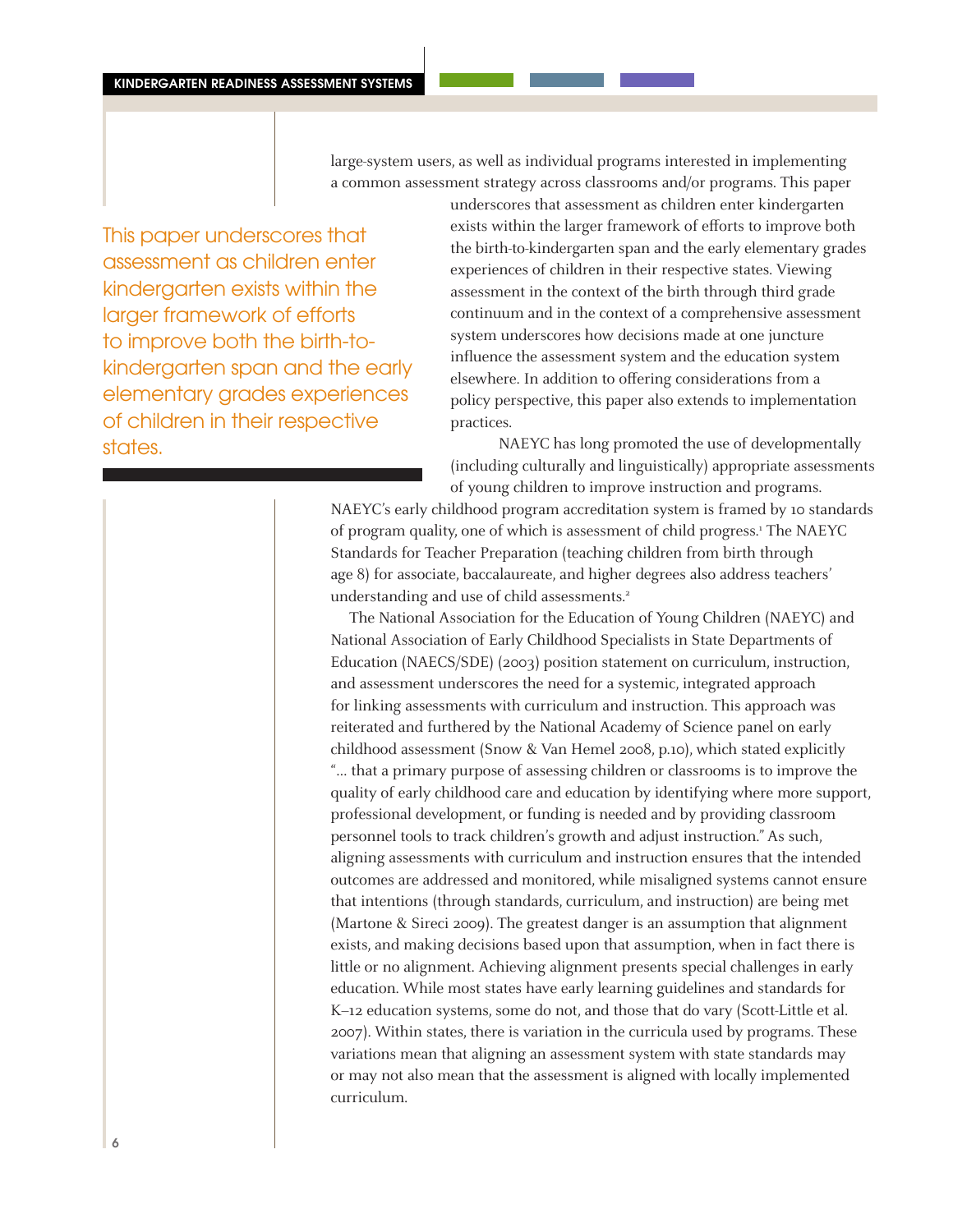#### The State of Early Childhood, Including Kindergarten

**Roughly 12 million children in the United States experience some out-of-<br>home settings prior to kindergarten. They may be in formal child care** centers, family child care, relative/neighbor care, Head Start or Early Head Start programs, or school settings. The early care and education system reflects the diversity of parents' needs and desires for nonparental care for their children during the years before school entry. Children may attend these programs as young as 6 weeks old and as much as a full work week in order to meet their parents' work needs. Many children are in programs in the evening while their parents are employed in shift work. The quality of settings across the early care and education spectrum varies widely, as do the reasons parents' choose specific programs and their expectations for the types of experiences programs provide to children.

With the exception of Head Start and Early Head Start, requirements for program standards and early learning content standards are designed and implemented by states. Wide variation exists among states in terms of basic child care licensing standards from ratios and group size to teacher qualifications and professional development. States also differ in their standards for state-funded prekindergarten programs. Even though every state has early learning standards for preschool children, and a majority now have such standards for infants and toddlers, states do not mandate their use in all settings. Many children also spend numerous hours a week with a legally unregulated caregiver or program exempt from child care licensing standards. This variability in policies and standards across states, and sometimes even within states, creates an early childhood education sector with a broad range of quality and abilities to meet young children's developmental needs.

High-quality programs are also frequently seen as a means of meeting the needs of children born into poverty. Still, only one in six eligible families receives public assistance to afford child care, less than half of the eligible preschool children can enroll in Head Start, and fewer than 5 percent of eligible infants and toddlers enroll in Early Head Start due to significant lack of public resources to meet the needs of children.<sup>3</sup> Despite the apparent scope of federal funding, it is not sufficient to provide access to high-quality care for all young children. While there has been momentum in the states to fund public prekindergarten, some states have reduced their investment and/or lowered quality standards in the last year, and program quality varies both across and within states. This poses additional questions on the design, implementation, and use of child assessments given the varied requirements that lead to quality for children in a single day (half-day Head Start; half-day, state-funded prekindergarten with a child care subsidy for the full day and full year) let alone a span of five years before enrollment in kindergarten.

Kindergarten readiness also does not have a common, national definition (Snow 2006). Kindergarten policies and attendance also vary widely across the country. While 45 states or territories require school districts to offer kindergarten, only 19 states or territories require children to attend kindergarten prior to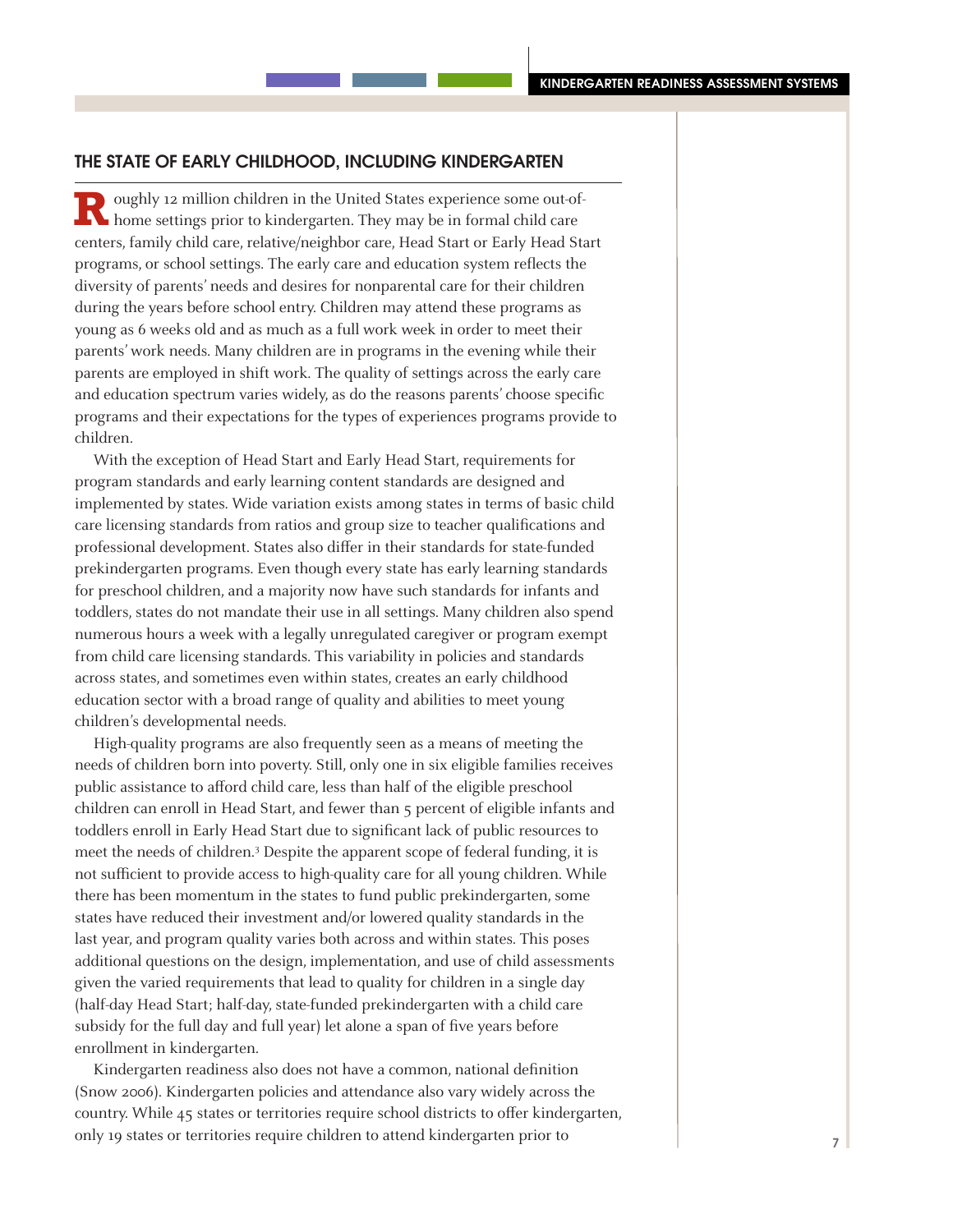entering first grade. Cut-off birthdates for kindergarten entry eligibility vary among the states, creating differences in age at entry, meaning that children enrolled in kindergarten for the first time across the country can range from younger than 5 years old to nearly 7 years old.4 Only 10 states require school districts to provide full-day kindergarten; 34 states and the District of Columbia require provision of half-day kindergarten. The variations in requirements for kindergarten teachers' preparation and licensure across states mean that teachers of kindergarten children may or may not have specialized early childhood education degrees, certificates, or endorsements. Across states, the kindergarten year exists within a space somewhere between early childhood, for which most states have early childhood learning standards, and K–12 systems, for which states have standards that may or may not align with those for younger children. Just a handful of states have kindergarten standards that address children's social and emotional development and approaches to learning, in addition to cognitive content areas and physical development.

## THE STATE OF ASSESSMENT OF YOUNG CHILDREN<sup>5</sup>

**T**he current state of assessment in early childhood remains, as stated by the National Academy of Science's *Eager to Learn: Educating Our Preschoolers*, "in flux" (Bowman, Donovan, & Burns 2001). In its follow up report in 2008, the NAS noted that there is a great need for additional research and development of assessments appropriate for young children (Snow & Van Hemel 2008). Specifically, the report indicated the need for more and better assessments across

A one-time snapshot of a child entering a kindergarten classroom cannot capture all of the cumulative experiences in programs, in the home, and in the community of a young child from birth to that day in kindergarten.

all developmental domains, especially domains of social and emotional functioning and development. In addition, more and better assessments are needed that are appropriate for use with infants and toddlers, for dual language learners, and for children in the early elementary grades. Throughout, the NAS urged caution about the inappropriate uses of assessments of young children, a caution that remains highly relevant for policy makers and practitioners.

A one-time snapshot of a child entering a kindergarten classroom cannot capture all of the cumulative experiences in programs, in the home, and in the community of a young child from birth to that day in kindergarten. Such assessments should

not be seen as reflecting on the quality of early care and education during the prekindergarten year in isolation from demographic risk, experiences in the home and the community, other early care and education experiences, and the resources available to support professional development and improve quality. That said, assessments should be done throughout the kindergarten year to help the teacher target and recalibrate his or her efforts over time. The entry assessment provides the teacher with baseline information.

The statute authorizing the Race to the Top, Early Learning Challenge (ELC) grants requires states that develop kindergarten readiness assessments to comply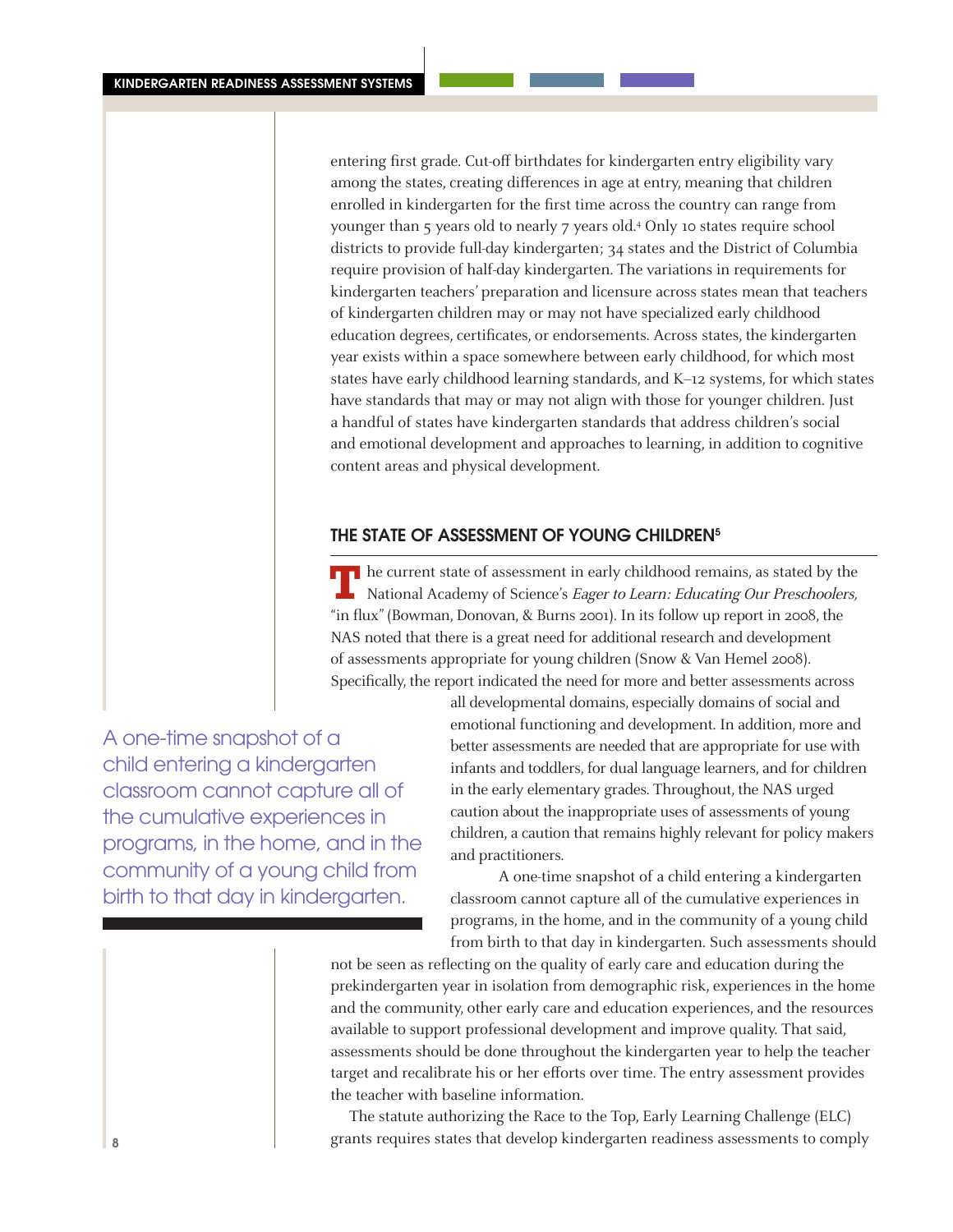in their use of child assessments with the reports of the National Academy of Science. Those reports outline the framework of a system of assessment, the resources needed at the system and classroom levels to select and use assessment of young children to improve instruction and services, and the cautions of inappropriate use of assessments of children, particularly when the early childhood system as a whole has so much fragility and variability especially for vulnerable children and families.

## Assessment Within Early Childhood Programs

**I**ntegrating assessment into early care and education programs (those serving children from prekindergarten through third-grade) also requires that resources be allocated to the assessment itself, above and beyond what is necessary to fund the assessment programs (costs of staff, materials, etc.) as well as the delivery of services provided by the early childhood program. With finite financial resources, states and program developers must balance the expense of assessment against other demands for the financial resources. To that end, this paper is intended to provide guidance about implementation of assessment systems and use of data they provide, as well as to provide a rationale for the importance of a well-developed system in most effectively developing and implementing early childhood education systems and programs.

## Basics of Assessment

any of the participants in planning assessment systems as called for by the ELC are cognizant of basic assessment principles. However, some may not be, and even for those with a background, knowledge, or expertise in assessment, it is useful to pause to ensure that all are using a common vocabulary and set of assumptions.

# The quality of an assessment is a direct function of its psychometric characteristics

The best measure of the quality of an assessment is built around the degree to which it meets or exceeds standards for various psychometric qualities (see AERA, APA, & NCME 1999). The most basic of these properties are reliability and validity. Reliability refers to the degree to which an assessment provides the same result when administered by different people to the same child, or to the same child at two time points in close proximity. Validity refers to the degree to which the results of the assessment accurately capture what they are intending to capture.<sup>6</sup> Publishers or developers of existing assessments should be able to provide psychometric information on the assessment. This information should also include a description

The best measure of the quality of an assessment is built around the degree to which it meets or exceeds standards for various psychometric qualities.

of the nature of children (i.e., the sample) upon which the information is based.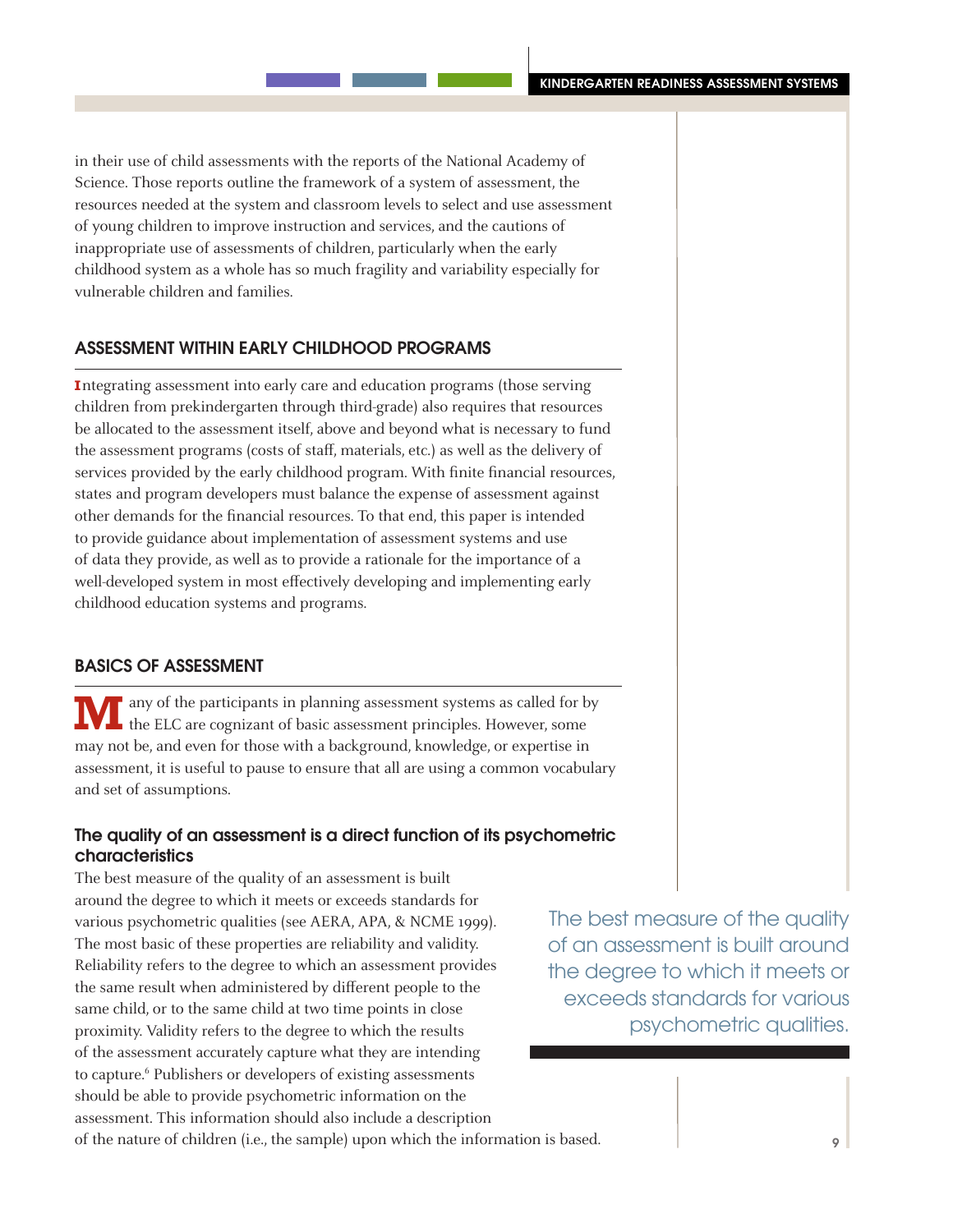For norm-based assessments, this may or may not also be the "norming sample," the sample around which the assessment's norms were developed. Assessments being used with children dramatically different from those used by the developer to establish the assessment's psychometric properties may not produce the same degree of soundness. If an assessment's psychometrics are not available for children comparable to those being assessed, or if the assessment being used is one being newly developed, psychometric data need to be collected and evaluated before the assessment is adopted and used widely.

#### There are different types of assessments

For older children, the preponderance of assessment is done in a large group setting, with paper and pencil (and increasingly computer based) formats. This approach is not suited for young children. Assessment of young children, as a result, can be of many types and formats that differ primarily on the source of information. Direct assessments are those administered directly to the child. Direct assessment can be costly, time consuming, and require specialized skills to administer; however, because responses are coming directly from the child they are also often assumed to be objective and accurate (although they may in fact vary in validity). Observational measures do not require explicit administration to children, as they are typically assessments completed by adults after or during a period of observing the child. Observational measures may include rating scales or checklists of specific skills that are demonstrated during the observational period. Finally, some observational assessments are conducted in context, such as authentic assessment, where the items are completed within the flow of typical activity. As such, they are often the least obvious or intrusive assessments, and sometimes the least time consuming. They are also, however, more subject to "opportunity to observe" effects—an assessment may call on a rating or report of a specific behavior or skill that does not occur within a given context. While observational methods can provide information about child ability, they may be influenced by other factors related to the observer—how rigorously observations are made and recorded, any assumptions the observer may have about the performance of a specific child or group of children, and various interpretations of the target behaviors or skills.

#### All assessments are "standardized"

In early childhood, there is great sensitivity to the idea of "standardized assessment." The popular concern is that of very young children completing paper and pencil assessments en masse, similar to perceptions of large-scale standardized assessments used for older children. The use of this type of assessment is not appropriate for young children. However, the concept of standardization is relevant. Briefly, standardization means that an assessment is administered in the same way, each time it is administered (regardless of who is delivering and who is responding to the assessment). Violating standardization certainly undermines the assessment's reliability, but also threatens its validity. For example, an item on a direct mathematics assessment may have been developed to allow children to use some manipulable (e.g., counters, blocks) to help solve a basic addition problem. When conducting this assessment, all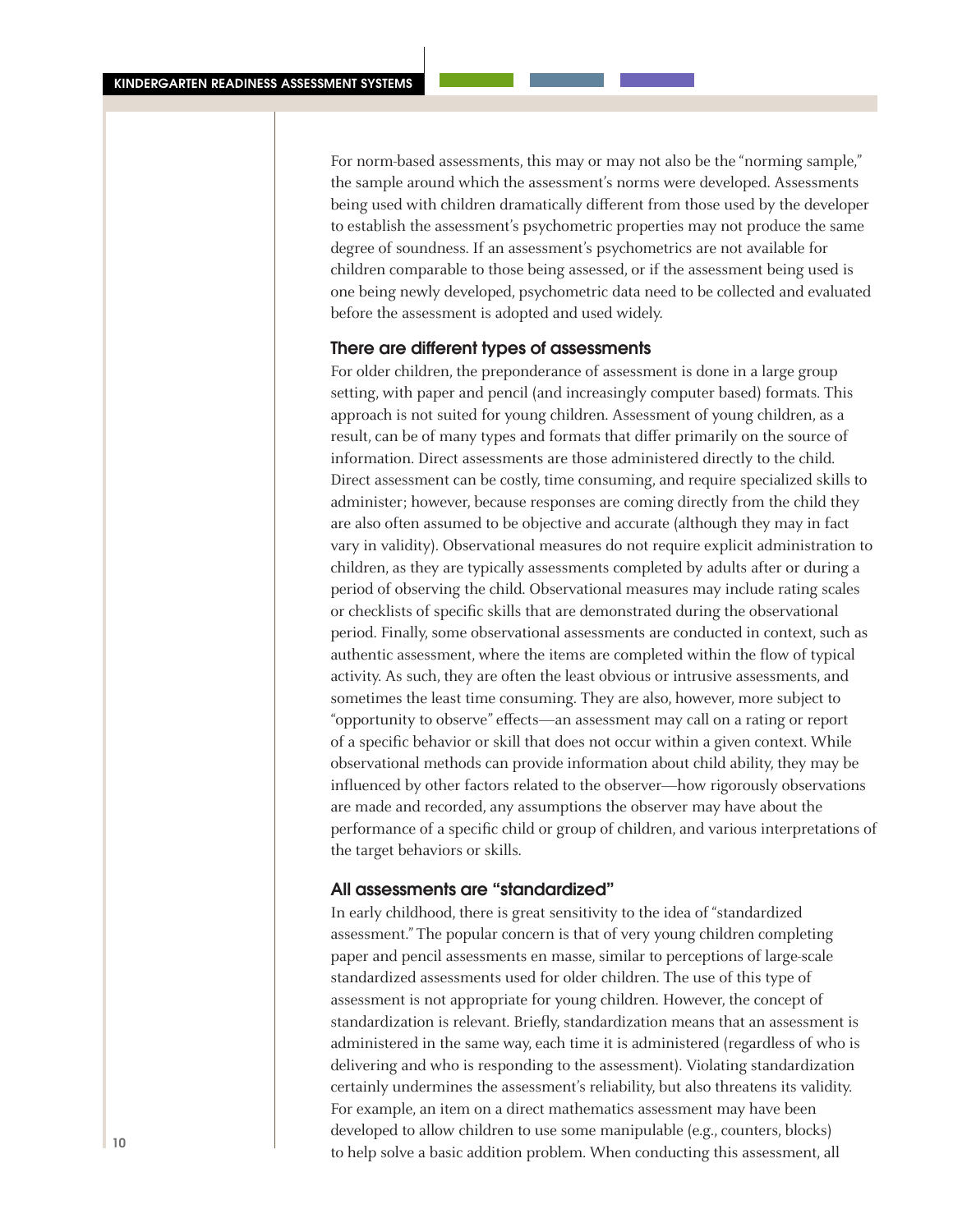children should have access to the appropriate manipulable. Likewise, in a direct assessment, even if in the estimation of the assessor the child guesses the correct response, the response given is the one accepted, and the scoring protocol for the assessment would likely (if it is psychometrically sound) account for some proportion of correct guesses. Assessments that are conducted "in context," such as authentic assessments, may come close to violating standardization if they are completed in different contexts for some children than others. For example, authentic assessment of reading done for most children during "reading group" but for some children during a session of targeted individual literacy activity may provide skewed results for these children.

With these general concepts as background, it is important to place the assessment itself into a larger system context. As described below, the assessment context will consider some of these characteristics.

# Considerations for Large-Scale Assessments

# Framing an Early Childhood Assessment System

**High-quality early childhood education is supported by assessments aligned** with instructional goals and approaches. Assessment, however, does not refer simply to the tool being used; it refers to an interconnected system of decisions and activity. In addition to selecting an assessment tool or tools, the system requires supports and procedures to effectively and appropriately administer the assessment, as well as a data management and analysis system that captures the results of the assessments and allows the data to be used appropriately. These three components—selection, administration, and utilization—collectively comprise the assessment system as it is defined here.

The three components of the assessment system are connected and should be strategically and appropriately linked to ensure that the assessment system is supporting the goals not only of the assessment program but of the education program as a whole. Choices made relative to one component will have implications in each of the others. Understanding these implications enables planners to purposefully and intentionally design assessment systems that align with their early childhood programs, which themselves should align with education systems serving older children in the state. Failure to do so creates the risk for misalignment, with potentially unintended consequences (Meisels 1987; Neisworth & Bagnato 2004). For example, a specific assessment may be selected because of its ease of administration, but result in data too limited to inform instruction or evaluate a program's effectiveness. Likewise, an assessment may be administered to a sample of children served, rather than all children, to reduce costs or allow for more in-depth assessment, but these data cannot then be used to inform instruction for all children or for any individual child.

To assist the decision making and planning necessary to deploy the type of assessment system called for by the Early Learning Challenge, this guidance is

Assessment, however, does not refer simply to the tool being utilized; it refers to an interconnected system of decisions and activity.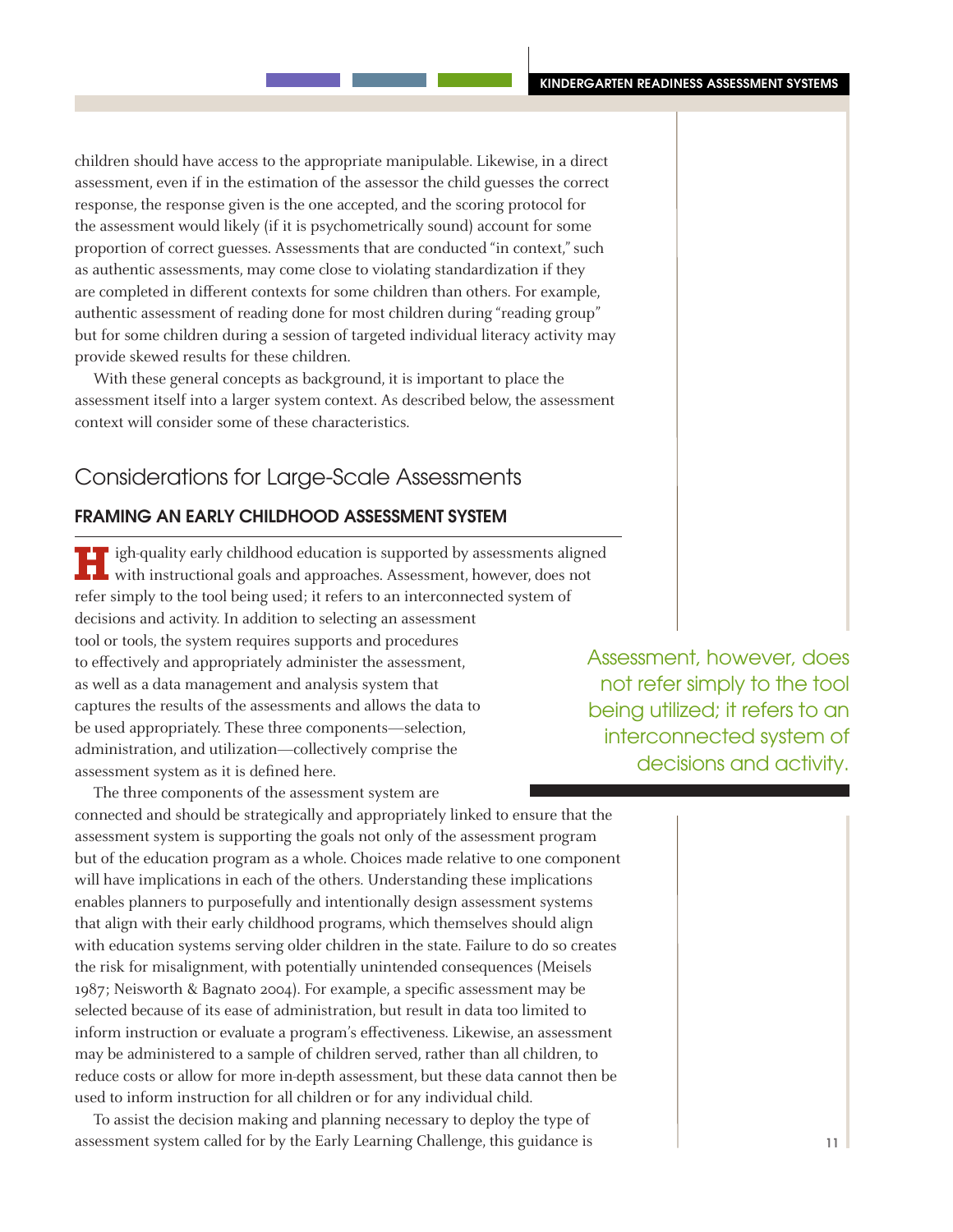organized around the three components of an assessment system—selection, administration, and utilization. For each component, best practices are highlighted and appropriate cautions or caveats provided. It is not the intention of this guidance to advocate for one assessment over another, or even to advocate for one approach over another. This guidance is intended, however, to advocate for taking a systematic approach to assessment. With such an approach, the implications of decisions made within each component for others are identified so that they may be made intentionally by system developers.

# Assessment Selection

**T** he current state of the field in early childhood assessment is captured by the National Academy report (Snow & Van Hemel 2008). While there are hundreds of assessment products for young children on the market today, there is unevenness in the degree to which they cover important domains of school readiness, as well as the degree to which they are appropriate for diverse populations, primarily those children who are English language learners (ELLs) or children with disabilities.7 Available assessments also vary in their quality as measures (reliability and validity). The variation in assessments along these multiple characteristics needs to be carefully considered when selecting specific assessments. However, it should be noted that one option is to develop a new assessment tool, rather than use existing assessment instruments. Addressing this possibility is not specifically included here, but many of the considerations given in selecting an assessment also apply to constructed assessments, as do the implications of these considerations for other aspects of the assessment system.

# What is the purpose of the assessment?

**T** he National Education Goals Panel identified four purposes for assessment, including to support instruction, to identify those with special needs,

Assessments are designed to be psychometrically strongest when used for specific purposes.

for program evaluation, and for high stakes accountability (Shepard, Kagan, & Wurtz 1998). Assessments are designed to be psychometrically strongest when used for specific purposes. Screening assessments are designed to have their greatest reliability and validity when used to identify children who may be at risk for or experiencing developmental delays and need additional diagnostic follow-up. Using screening instruments to

assess child outcomes in other ways (that is, degree of skill) fails to capitalize on the strength of the assessment and may yield non-reliable or even invalid results when used differently. Articulating the purposes of an assessment is necessary for selecting an appropriate assessment tool or tools.

# **Considerations and caveats:**

• Clearly identifying the purpose of assessment is closely tied to the utilization aspects of the assessment system. Importantly, the design of the assessment is driven by its purpose. How the results of an assessment are used may or may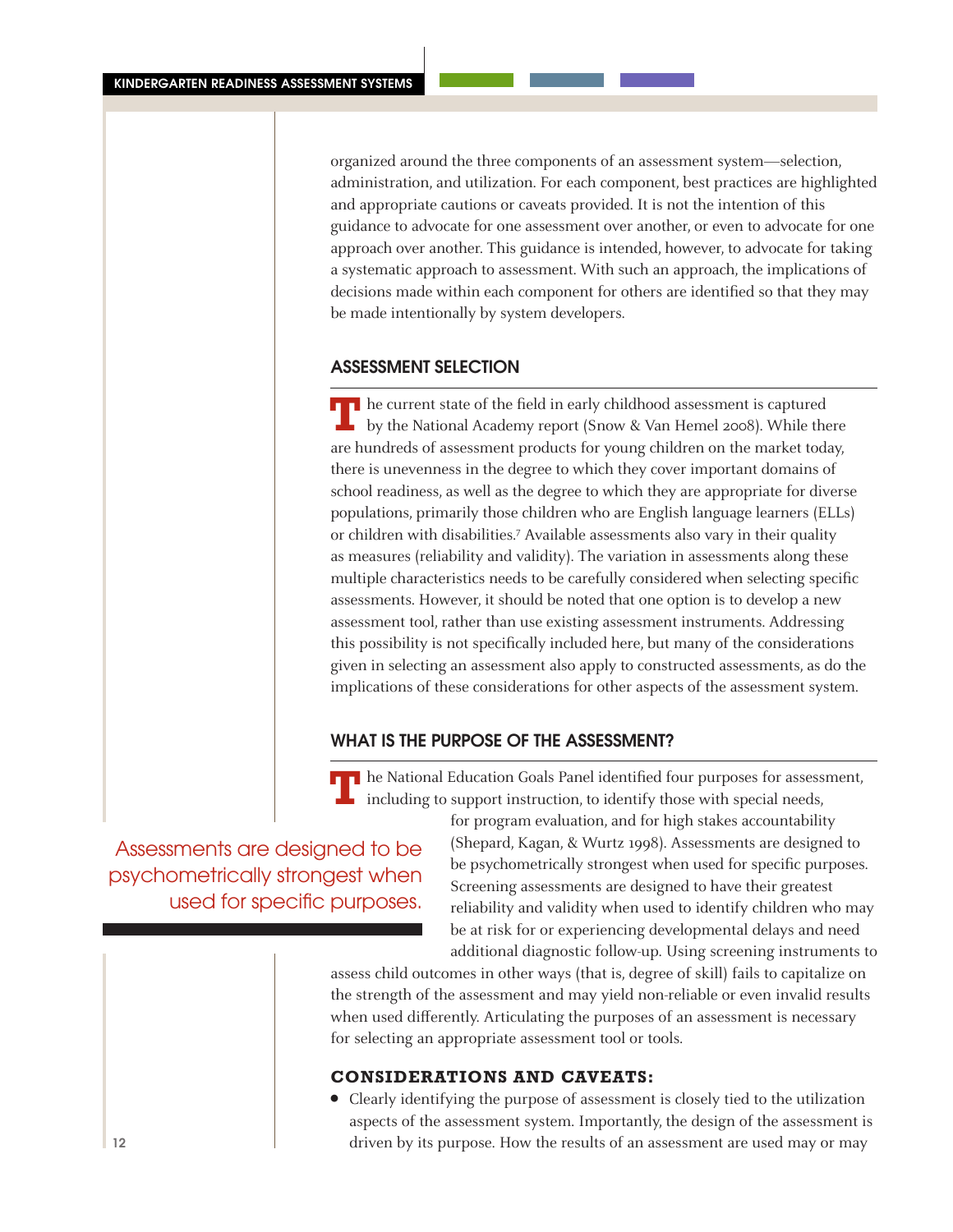not be consistent with its purpose and therefore may be inconsistent with its underlying design.

- Using assessments designed for one purpose for another purpose threatens the assessment's psychometric soundness. However, the way in which assessment data are used could be modified to capitalize on the assessment's psychometric strength while still providing important utility. For example, while not an optimal measure for change over time, screening measures can be used to indicate how the proportion of children at risk changes over time (i.e., the percentage of children identified for further diagnostic assessment may be reported over time to describe changes in the size of that group, even though the data cannot be used to measure specific degrees of growth in the same area).
- As states grow comprehensive data systems, data from a range of assessments and other sources of information may be captured increasing the temptation to conduct a broader range of analyses than the data warrant, based upon how they were obtained. Even when analyses are conducted a long time after initial collection, the purpose and best use of assessment data need to be considered before conducting analyses and drawing conclusions from them.

• Use of kindergarten readiness assessments as a means of screening children into or out of kindergarten is inconsistent with generally accepted best practices and NAEYC's formal position on the inappropriate use of kindergarten assessments to keep an age-eligible child from enrolling (NAEYC and National Association of Early Childhood Specialists in State Departments of Education [NAECS/SDE] 2001).

• The purpose of assessment should be clearly communicated to professionals within the education community, policy makers, and children and their families. In addition, the intended uses of the results of assessment should be articulated so that the purpose and utilization components of the assessment system are clearly linked.

# How psychometrically sound is the assessment?

**A**s noted above, the best measure of the quality of an assessment is its  $\blacksquare$  psychometric properties, chiefly reliability and validity. There are general guidelines and standards available for most psychometric statistics (e.g., AERA, APA, & NCME 1999). Generally speaking, assessments can be judged as either meeting or exceeding these standards or not—modest variations in psychometric statistics across assessments that are otherwise psychometrically sound do not mean a great deal in practice. However, while reliability statistics may be presented along comparable lines (i.e., test-retest reliability assessed two-weeks

Use of kindergarten readiness assessments as a means of screening children into or out of kindergarten is inconsistent with generally accepted best practices and NAEYC's formal position on the inappropriate use of kindergarten assessments to keep an age-eligible child from enrolling.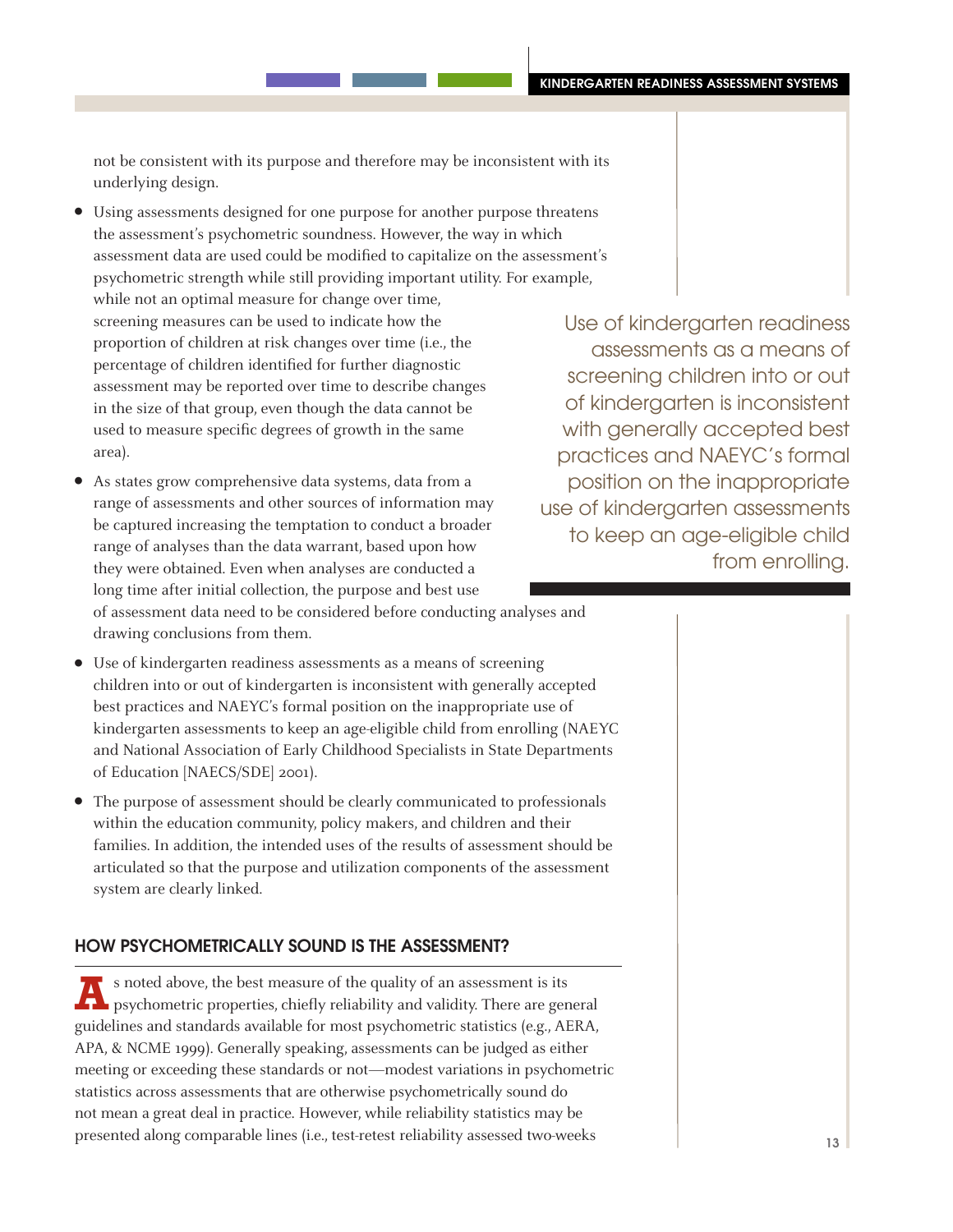apart), variations in how these psychometrics were established create complexity. This is especially likely for validity data, because assessment validity may be reported in a number of ways, oftentimes using different benchmarks for validation. Some validity data may be based upon predictive validity (especially validity data for screening tools), while others may present validation data against any number of other assessments of the same domain of interest. The assessments against which any specific assessment is validated are themselves often of varying psychometric quality—a given assessment may be highly correlated (i.e., valid) with another assessment which may be more or less psychometrically sound itself.

#### **Considerations and caveats:**

- <sup>l</sup> Assessments are primarily judged by their psychometric properties—if psychometric data do not meet or exceed standards then the assessment should not be considered. There are general guidelines and standards available for most psychometric statistics (e.g., AERA, APA, and NCME 1999).
- Psychometric data that are available are often collected under optimal conditions which may or not be achievable during implementation. As a result, they may be somewhat weaker in application. If psychometric data for the population to whom the assessment will be administered are not available, either because the developer does not provide them for the groups of interest or because the assessment is under development, use of the assessment may be considered, but plans for establishing its psychometric properties should be built into the assessment program.
- Psychometric data for two assessments may not be provided in easily comparable ways (i.e., comparing apples with oranges). In such cases, additional psychometric study, consultation with psychometric and content experts, or both, may be necessary to identify the strongest measure.

# WHAT IS THE CONTENT OF THE ASSESSMENT?

**B**y definition, assessments provide means of evaluating individuals' skills, abilities, or traits. Identifying what information is of interest is therefore a critical step in selecting an assessment. While the language in the Early Learning Challenge indicates the need for kindergarten readiness assessments, there are continuing debates about the definition of readiness, including what domains should be included and how they should be assessed (see, e.g., Snow 2006). In addition, some domains of interest in early education have a wide selection of assessments currently on the market, while other domains are captured by fewer assessments (e.g., Snow & Van Hemel 2008). Finally, some assessments are designed to provide information across multiple domains. In this case, the specific content of the assessment that contributes to the measurement of domains should be considered in addition to the utility of the assessment as a whole.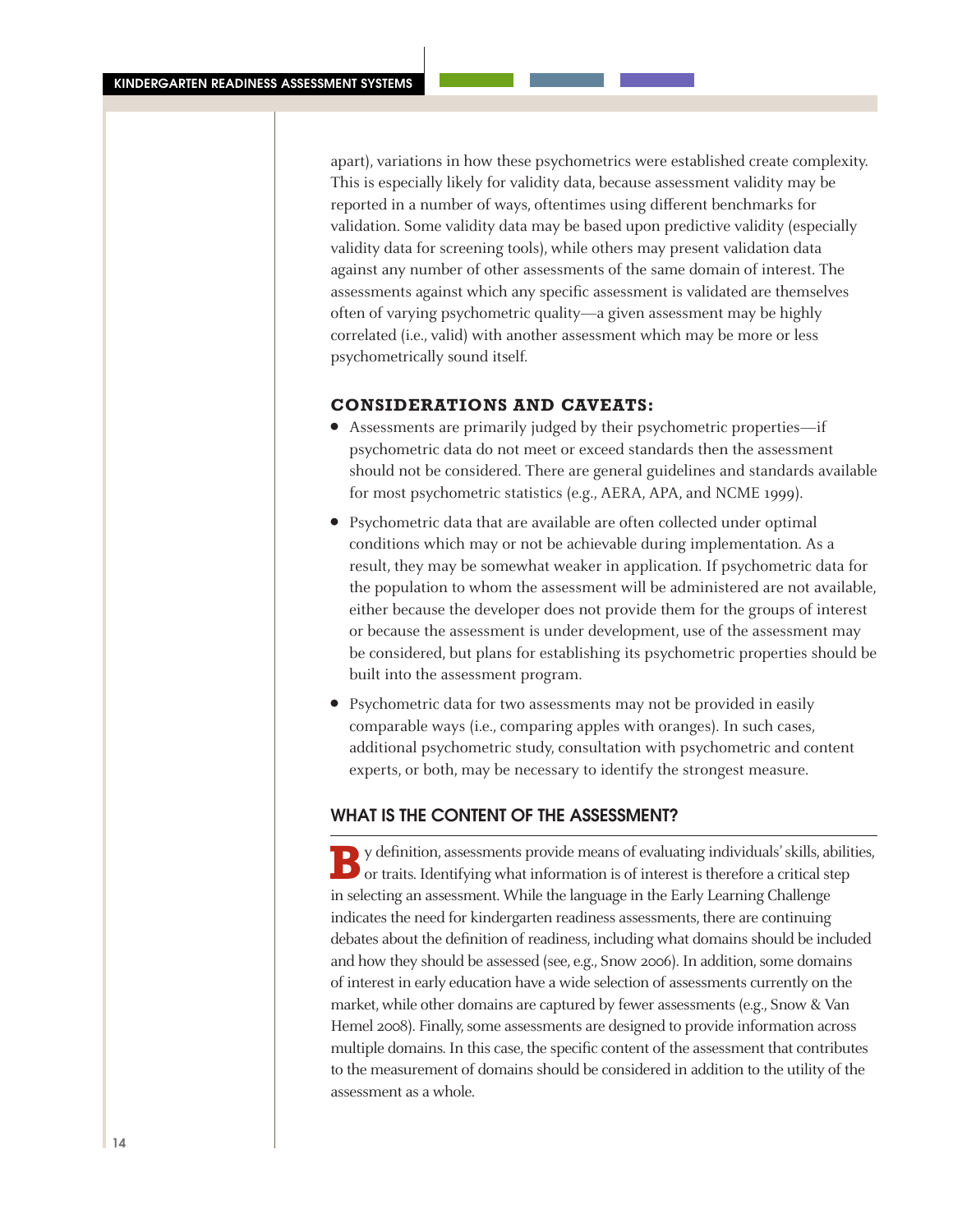# **Considerations and caveats:**

- Determine what is important to measure first, then find ways of mea uring it, rather than considering what measures currently exist and assume that those are the most important domains to measure. Such a strategy may reinforce the perceived importance of domains because they can be assessed (Kowalski, Brown, & Pretti-Frontczak 2005), even though contemporary research is demonstrating the importance of multiple domains of early childhood development (e.g., Diamond 2010; Snow 2007).
- Broad spectrum assessments (typically referred to as "readiness scales") may have greater psychometric strength around some domains than others. While these assessments may provide psychometrically adequate or sound "overall" indicators, domain or subscale scores may not be as vigorous.

Determine what is important to measure first, then find ways of measuring it, rather than considering what measures currently exist and assume that those are the most important domains to measure.

- <sup>l</sup> Assessment titles may suggest certain content or domain coverage, but the content of the assessment should be examined to ensure that it is capturing what is presumed. For example, the Peabody Picture Vocabulary Test (PPVT) is a measure of receptive vocabulary (i.e., words that a child recognizes only) and not productive vocabulary (i.e., words a child can produce).
- Some domains of interest in early education have a wide selection of assessments currently on the market, while other domains are captured by fewer assessments (see Berry, Bridges, & Zaslow 2004; Bagnato, Neisworth, & Pretti-Frontczak 2010; Boller et al. 2010; Brown et al. 2007; Halle et al. 2011; Snow & Van Hemel 2008 for reviews).
- The content of the assessment should align with state standards and curriculum goals for the children assessed. As noted above, in early childhood, especially in prekindergarten settings, variations in state early learning standards and curriculum use means that an assessment may align with the state standards and be informative for evaluation purposes (e.g., Roach et al. 2010), but may not align closely with locally used curriculum and so have less utility in informing instruction.

# WHAT IS THE COST OF THE ASSESSMENT?

**T** he total costs associated with an assessment system can vary dramatically based upon a number of decisions, but are generally high. Depending upon the funding source(s) for adopting an assessment system, the potential drawing of funds away from direct services is a possibility that must be weighed against the ultimate value of the information obtained from the assessment. The costs are spread throughout the system (and will be noted as appropriate). However, with regard to the selection of an assessment, there are a few drivers.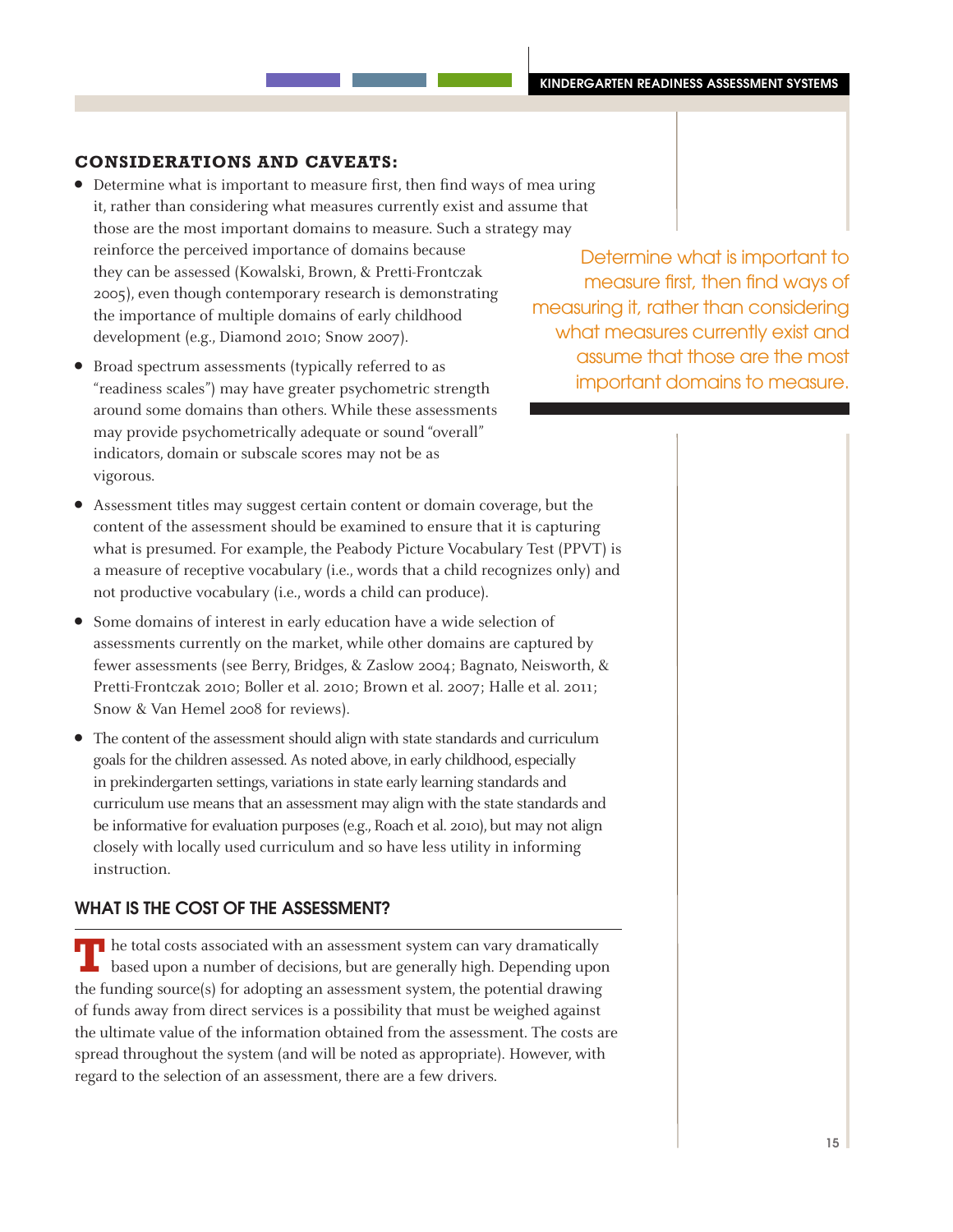# **Considerations and caveats:**

- Assessment prices vary considerably in terms of direct purchasing or development costs, as well as the ongoing cost of training (in some cases) and scoring (in some cases). The cost and training demands are also related to issues of administration, as noted below.
- Assessments, like other education resources, typically go through cycles of revision or elimination, which can create recurrent costs as assessments revise over time or need to be replaced.
- Assessments for young children may exist within products lines, typically within publishers or developers. In some cases, there may be vertical alignment (i.e., a series of assessments appropriate to children of different ages that have established psychometric linkages) that may affect costs and/or utility when considered within the larger education system needs.
- Some schools or programs use a curriculum with an integrated or linked assessment. These schools may have an established use history and experience with specific assessments, and the school system may also have paid for use of the materials over a number of years. As a result, the challenges and costs of adding or changing assessments may be an important consideration. Likewise, programs may be under a mandate through their funding source to include specific assessments. In these cases, any additional assessments should be used based upon their capacity to add valuable information about the children being served, either through greater psychometric strength, greater domain coverage, or greater potential to meet additional purposes of assessment.
- Some costs are not so obviously linked to funding money. Time spent preparing for and conducting an assessment that does not ultimately provide information (e.g., the selected tool was not aligned with curriculum or standards) is wasted and needs to be recovered for teachers, program administrators, and children.

#### **ADMINISTRATION**

**A**<br>**A** assessment system must also include consideration of several issues<br>related to the administration of assessment tools—who assesses the child, when, how often, and what degree of training and support is necessary to ensure that administration yields the most psychometrically sound results. Administration also considers which children are assessed, if all children are assessed or a sample of children, if there are assessments in multiple languages and screening for English proficiency.

#### Who assesses the child?

Assessments for young children include direct assessment instruments, almost exclusively individually administered, or observational measures completed by parents, teachers, or other adults. While these designs have important differences, underlying each is the expectation that there is some relationship between the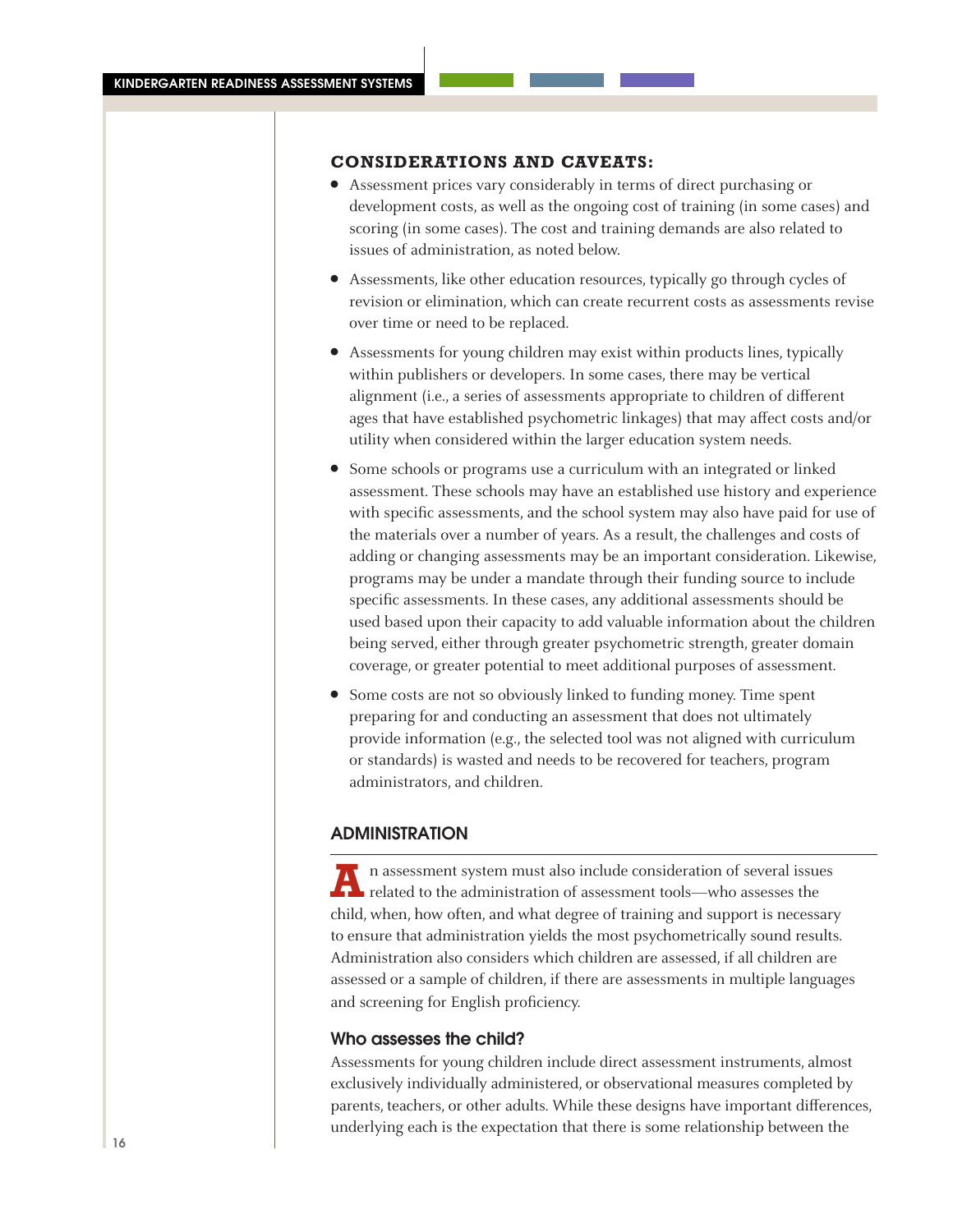child and assessor. Even if the assessor is an adult not previously known by the child, training in administration of early childhood assessment includes rapportbuilding. This relationship context is important in the direct administration of assessments to encourage the child's participation, but it is also important in observational and rating scale assessments, which often rely upon some experience of the child by the assessor.

The nature of the assessment sometimes determines the assessor; in authentic assessment, the child is assessed by the teacher or caregiver. For many direct assessments, assessors trained specifically on the administration of the assessment are typically used, although it is possible to train teachers on the administration of many measures. However, direct measures (and other measures, as well) require varying amounts of

Determining who will fill the assessor role has consequences for costs, time, and training, as well as implications for data quality.

training and experience to administer, making the match between assessor and instrument critical. Determining who will fill the assessor role has consequences for costs, time, and training, as well as implications for data quality.

The purpose of the assessment may also inform the characteristics of the assessor. When the purpose is to inform instruction, the assessment is most typically conducted by the teacher. When the purpose is to measure program effectiveness, the use of assessors other than the child's teacher is often viewed as providing a more objective assessment, although as noted above, it is still important that a relationship exist with the child, even if only through rapportbuilding. The increasingly cultural and linguistic diversity of children in early education programs raises important questions about the language of assessment (see below). Children who are dual language learners may be assessed in multiple languages, which requires that assessors who are fluent in other languages be able to conduct assessments.

Finally, the assessor should be trained, and able to demonstrate competence, in conducting assessments with young children. In the context of observational measures, this includes consistency of item interpretation and rating criteria, regardless of setting. For direct assessment methods, the need for training includes general procedures in conducting direct child assessments such as rapport-building, avoiding unintended coaching, correct and incorrect use of prompts. For all assessment strategies, training that addresses best practices in "stage setting" (i.e., identifying and using adequate space, minimizing noise and distraction), may also be necessary (e.g., Begeny & Buchanan 2010). Likewise, the importance of conducting the assessment in the same way for all children (see discussion of standardization, above) within a classroom, program, and system should be underscored. Finally, an assessment system should establish a means through which assessor competence in conducting the selected assessment tools can be demonstrated. Typically, competence is either assumed, due to established qualifications or credentials, or assumed as the outcome of some targeted training. However, procedures for certifying that assessors can appropriately conduct assessments using the intended tools, with the target children, in the expected programs can be established.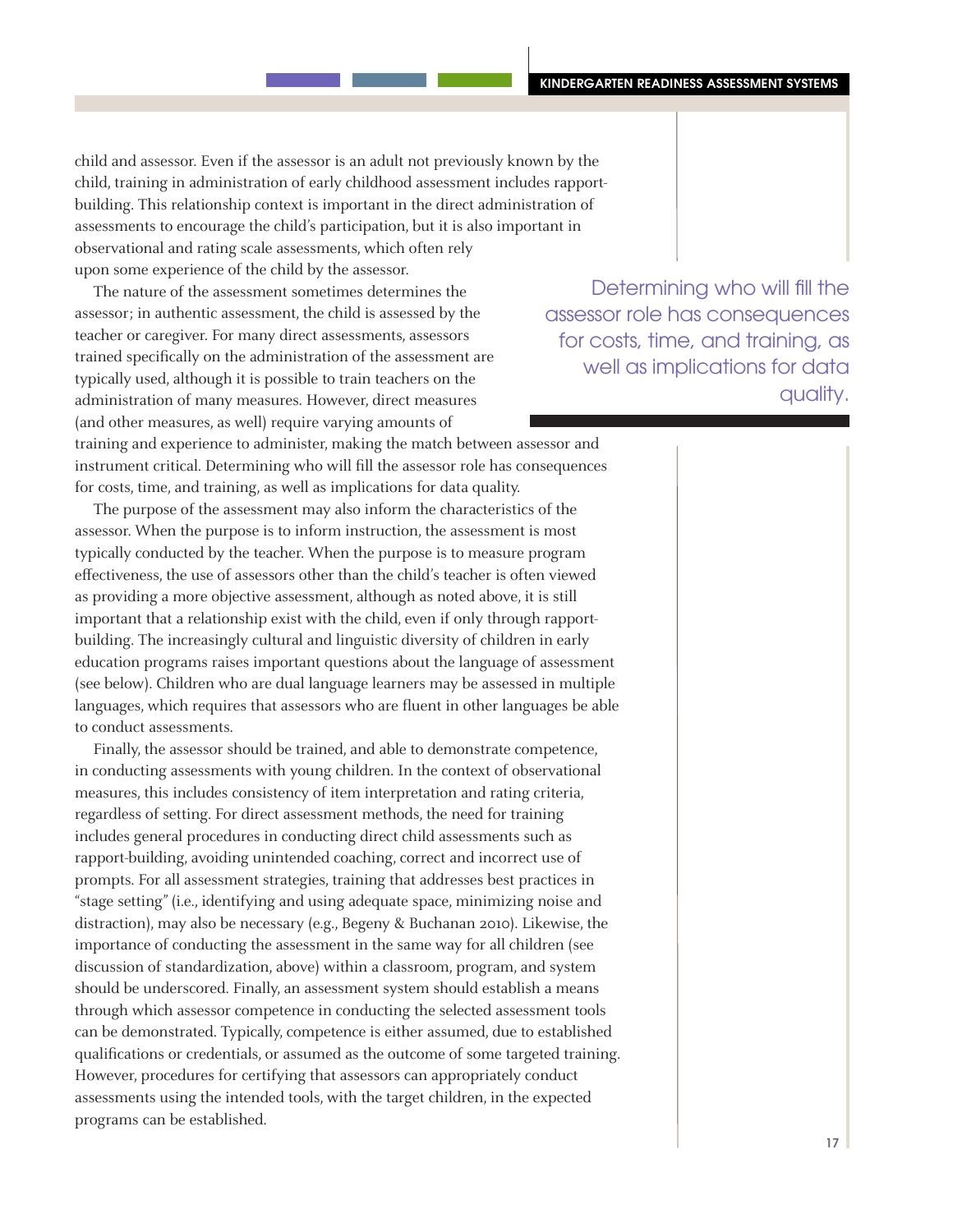# **Considerations and caveats:**

- **•** Best practice in early childhood assessment suggests that assessment of young children be conducted by either an individual with an existing relationship with the child, or by a previously unknown individual who takes time to establish a rapport with the child before the assessment begins.
- $\bullet$  The complexity and administration demands of the selected assessment(s) inform the necessary skills and experiences for assessors. They also inform training and ongoing monitoring of administration required to ensure appropriate administration. For many direct assessments, assessors trained specifically on the administration of the assessment are typically used, although it is possible to train teachers on the administration of many measures, especially those that rely on observation, rather than direct assessment.
- In system-wide assessment programs, the qualifications, training, and role of the assessor should be common across the system. Variations here, including potential assessor effects (e.g., Waterman et. al 2012), threaten the validity of the results.
- Generally speaking, assessments completed by individuals close to the child are well suited for some purposes (e.g., informing instruction), but tend to be discouraged when used for other purposes (e.g., evaluation).

#### When and how often are assessments completed?

There are two time dimensions to consider in defining a kindergarten readiness assessment system—the frequency of assessment and when it occurs. To most effectively inform instruction, assessment should be ongoing to provide continuous feedback to the teacher on children's progress. To be used for program evaluation purposes, multiple assessments are necessary to allow for the measurement of growth during the program. As a result, decisions about

However, the use of readiness assessments for children once they are enrolled can provide important information about the children being served and areas of comparative need.

the frequency of assessment are tied to the purpose of the assessment.

In considering the timing of kindergarten readiness in relation to date of entry, there is an important distinction to be made between kindergarten readiness assessment as a means of screening children for placement in kindergarten and kindergarten readiness assessment as a means of determining the general level of abilities of entering kindergartners. In general, using readiness assessments to place children into kindergarten classes has had limited success (e.g., Meisels 1987; La Paro & Pianta 2000), and using kindergarten

readiness assessments as means of limiting access to kindergarten is viewed as inappropriate practice (NAEYC & NAECS/SDE 2001). However, the use of readiness assessments for children once they are enrolled can provide important information about the children being served and areas of comparative need (e.g., Brown et al. 2007). By definition, kindergarten readiness assessments used to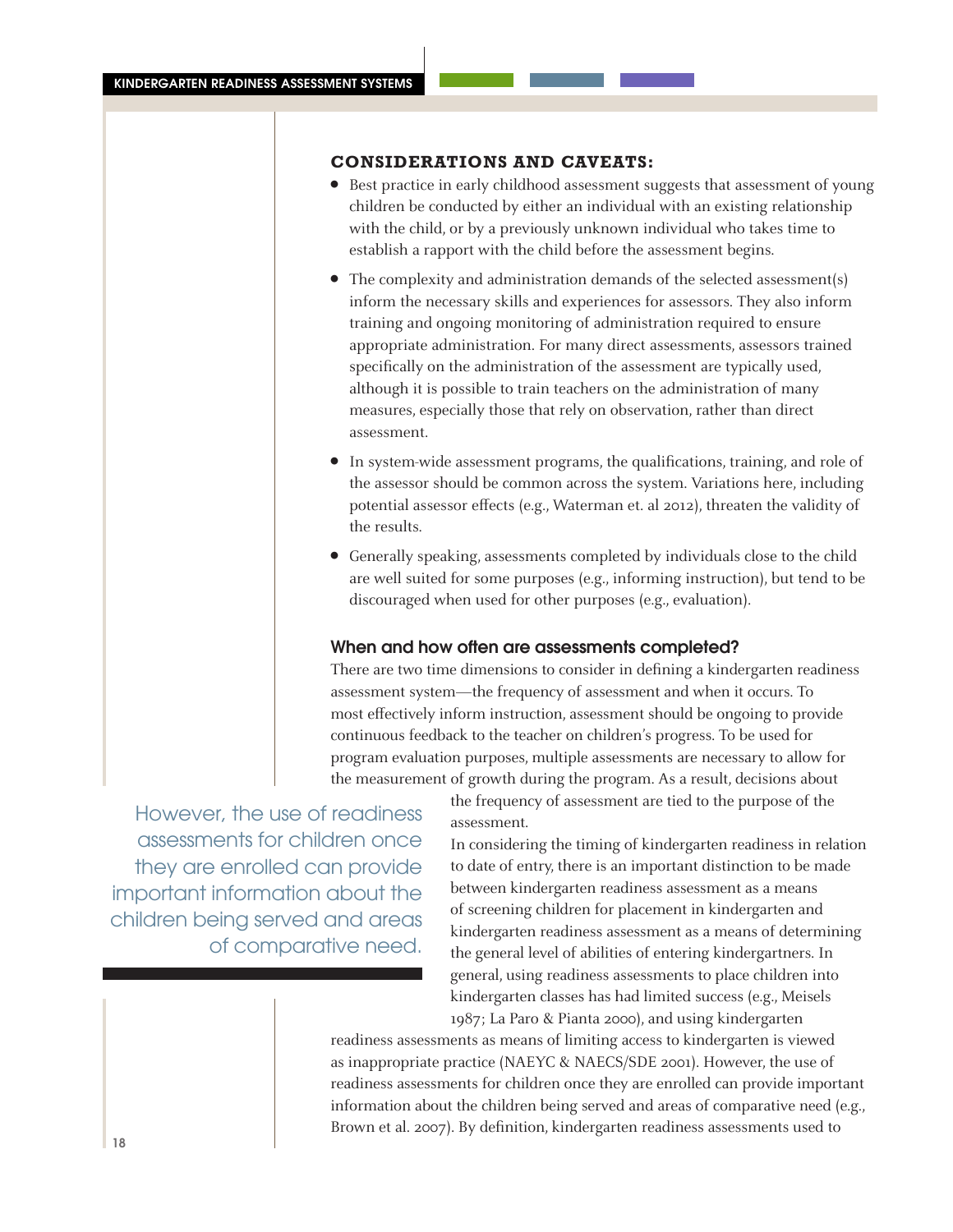screen children into kindergarten must occur prior to kindergarten entry (and they may result in denying access). Assessing the skill set of children about to enroll or enrolled in kindergarten may occur in the months prior to kindergarten entry, but most typically occurs once the kindergarten year has begun.

#### **Considerations and caveats:**

- Single point-in-time assessments can provide a snapshot of children's performance, but cannot be used to examine change in children over time.
- Single point-in-time snapshots may be used to examine successive cohorts of children entering kindergarten in a state or locality to estimate changes in the populations of children served over time.
- To describe change over time in children, whether the purpose is to inform instruction or to evaluate programs, assessments of the same children must be completed at multiple time points. Single point-in-time assessment data cannot provide developmental data on individual children.
- When using a single point in time to assess children once enrolled in kindergarten, the timing should allow for a brief period of adjustment to the classroom and school routines, but not be delayed so far into the school year that the results are driven not only by kindergarten readiness but also by children's response to instruction during the first part of the kindergarten year. To allow comparability across groups of children, assessments should be implemented at about the same time for all children to avoid variations in performance based in part on children's variations in exposure to instruction.
- The majority of young children have experiences outside of the home during the year prior to kindergarten and they are spread across a wide range of programs and settings. Because of this dispersion in the population of children, conducting kindergarten readiness assessments prior to the beginning of the kindergarten year can be logistically and practically daunting.

#### What children are assessed?

The NAEYC and NAECS/SDE position statement on curriculum, assessment, and instruction advocates for the use of ongoing assessment to inform instructional progress and guide instruction to be developmentally appropriate for each child (NAEYC & NAECS/SDE 2003). This system assumes that all children are engaged in the assessment process. However, that is not necessarily the case depending upon the purpose of assessment and how the results will be used. Assessments used to evaluate programs, for example, can utilize a sample of children from the targeted program to estimate effects. Reducing the number of children assessed reduces the overall time burden on programs, or maintains the overall time burden but allows for longer assessment times per child. An additional alternative for evaluation purposes is matrix sampling. Under this design, a larger assessment is broken into smaller pieces, and each child is administered a portion of the total assessment. The data can then be combined to estimate program effects. The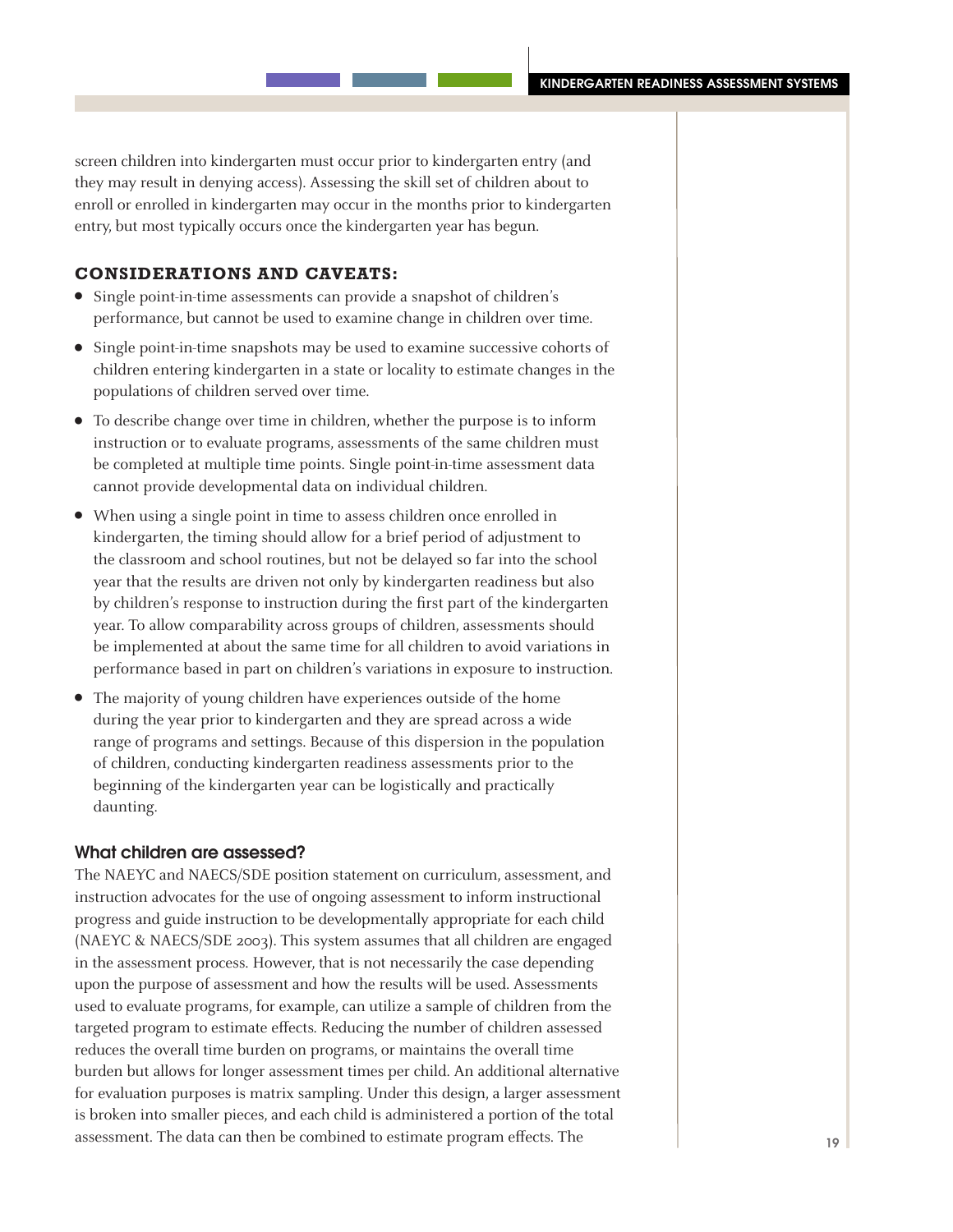decision to assess all children, or a sample, affects both cost and potential uses of the assessment data.

#### **Considerations and caveats:**

- The intention to assess all children or a sample of children should be informed by the purpose of the assessment and how the data will be used. The total number of children to be assessed has implications for costs as well as time burden on children and programs.
- To use assessments to screen for developmental disabilities, or to guide instruction, it is necessary for all children to be assessed; however, for other purposes, sampling strategies may be used.
- **.** If a sample of children is to be used for a statewide assessment program, all children should participate in local or other assessment programs to provide information on their progress to inform instruction.
- If a sample of children is to be used, the sample should be designed to allow for estimates for children of different groups and should be based upon a random draw. The sample should provide adequate statistical power to establish estimates with minimal sampling error.
- An alternative sample-based approach, called matrix sampling, breaks a larger assessment into smaller pieces, and each child is administered a portion of the total assessment (see, e.g., Childs & Jaciw 2003). The data can then be combined to estimate program effects. This approach is taken in the National Assessment of Education Progress (NAEP), the so-called Nation's Report Card.
- Considerations should also be given for identifiable groups of children. For example, accommodations may or may not be necessary for children with disabilities. Likewise, children who are dual language learners, and may or may not be assessed in multiple languages, would be an important group to identify. Being able to identify groups based upon known risk factors, such as income (typically denoted as eligibility for free or reduced-price lunch in K–12 systems, possibly by receipt of services through federally funded programs for early education) and race/ethnicity may also be necessary if the purpose of the

This diversity in linguistic and cultural backgrounds presents a number of complex considerations for early childhood education, generally, and assessment in early childhood especially.

assessment is to measure effectiveness.

# How are assessments in multiple languages MANAGED?

**There is a well-documented trend in the U.S. population** toward greater diversity, including greater presence of young children coming from homes where English is either secondary or not spoken at all. While many of these children are exposed to English through programs prior to school entry, many are not, or many are exposed but have very limited

English skills. This diversity in linguistic and cultural backgrounds presents a number of complex considerations for early childhood education, generally, and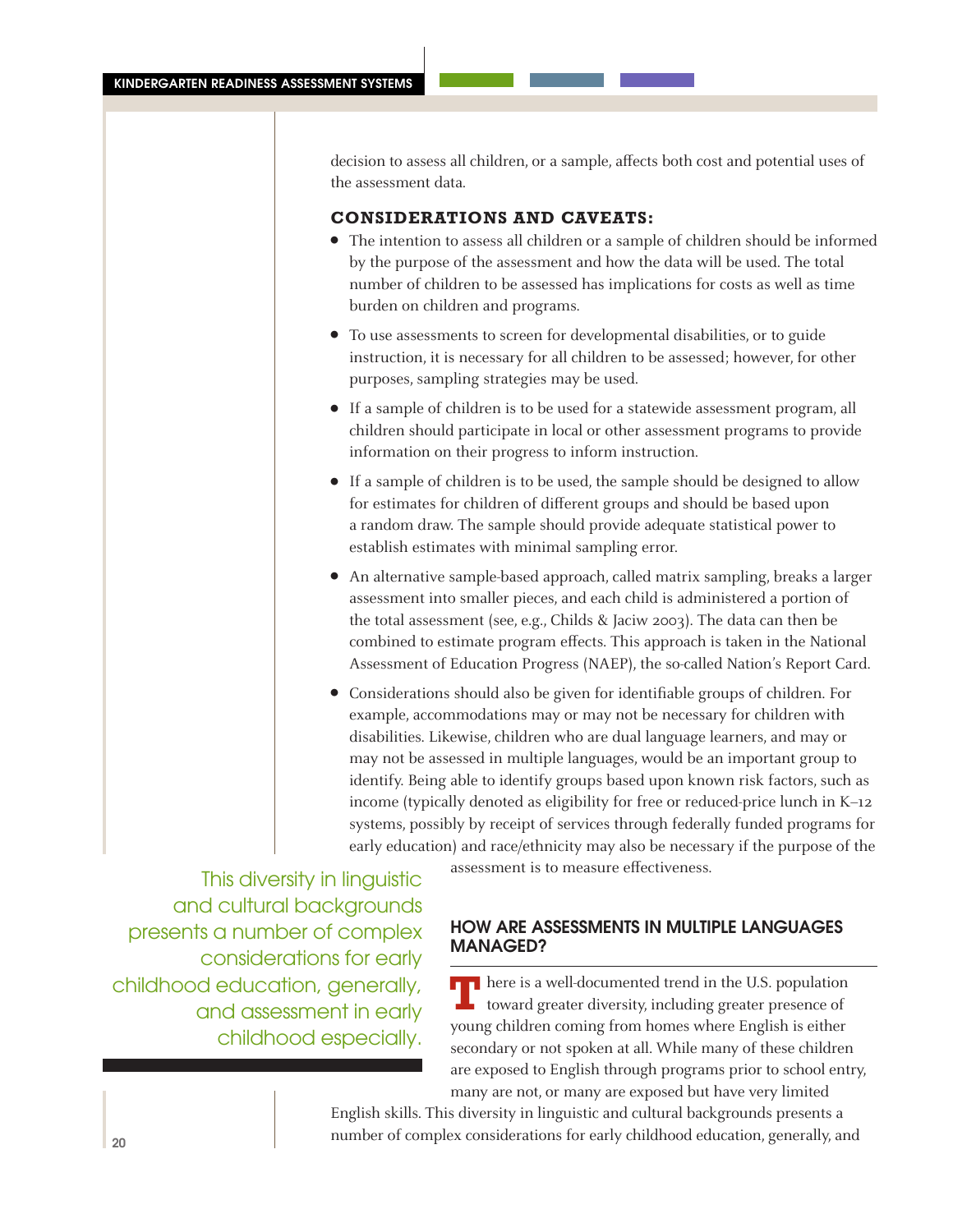assessment in early childhood especially (e.g., Espinosa 2005). How these children are assessed is driven a great deal by the purpose of the assessment and how the data will be used. For example, a Spanish language version of a math assessment will be a more accurate indicator of a Spanish speaking child's math abilities than will an assessment of mathematics given in English. However, the assessment in English may be a better index in the child's progress toward showing mathematics skills in the language in which he or she is most likely to be assessed as an older child.

#### **Considerations and caveats:**

- The NAEYC position statement on assessment of young ELLs (2005) captures the research consensus that ELL children be assessed in their home language where possible, and assessed in English only if they have an appropriate level of proficiency to provide for reasonable estimates of skills when assessed in English.
- The language of assessment is tied to the purpose of the assessment. If the purpose is to assess children's understanding of concepts or underlying skills, then assessment in the child's primary language may be appropriate. If the purpose is to assess the child's progress in English, then assessment in English would be more important.
- Will the assessment be conducted in languages other than English? If so, are there appropriate versions of the same assessment, with documented psychometric properties that are sound for all languages of administration?
- How will data from multiple languages be pooled, reported, and analyzed?
- If assessing in multiple languages, how will children be screened for assessment in a non-English language? The Early Childhood Longitudinal Study, Birth Cohort (ECLS-B) (Najarian et al. 2010) study utilized a screen with a relatively low level of English proficiency required for children to be assessed in English, while the Early Childhood Longitudinal Study, Kindergarten Cohort of 1998 (ECLS-K) (Rock & Pollack 2002) utilized a higher level of demonstrated proficiency.
- If being assessed in a language other than English, the assessments should be conducted by assessors fluent in the language of assessment.
- If assessed in languages other than English, the language of assessment should be reported and the results of assessment interpreted as the child's skills or abilities as demonstrated in English. This avoids confusion between demonstration of skill in a second language for dual language learners and the potential for a different level of skill when assessed in another language.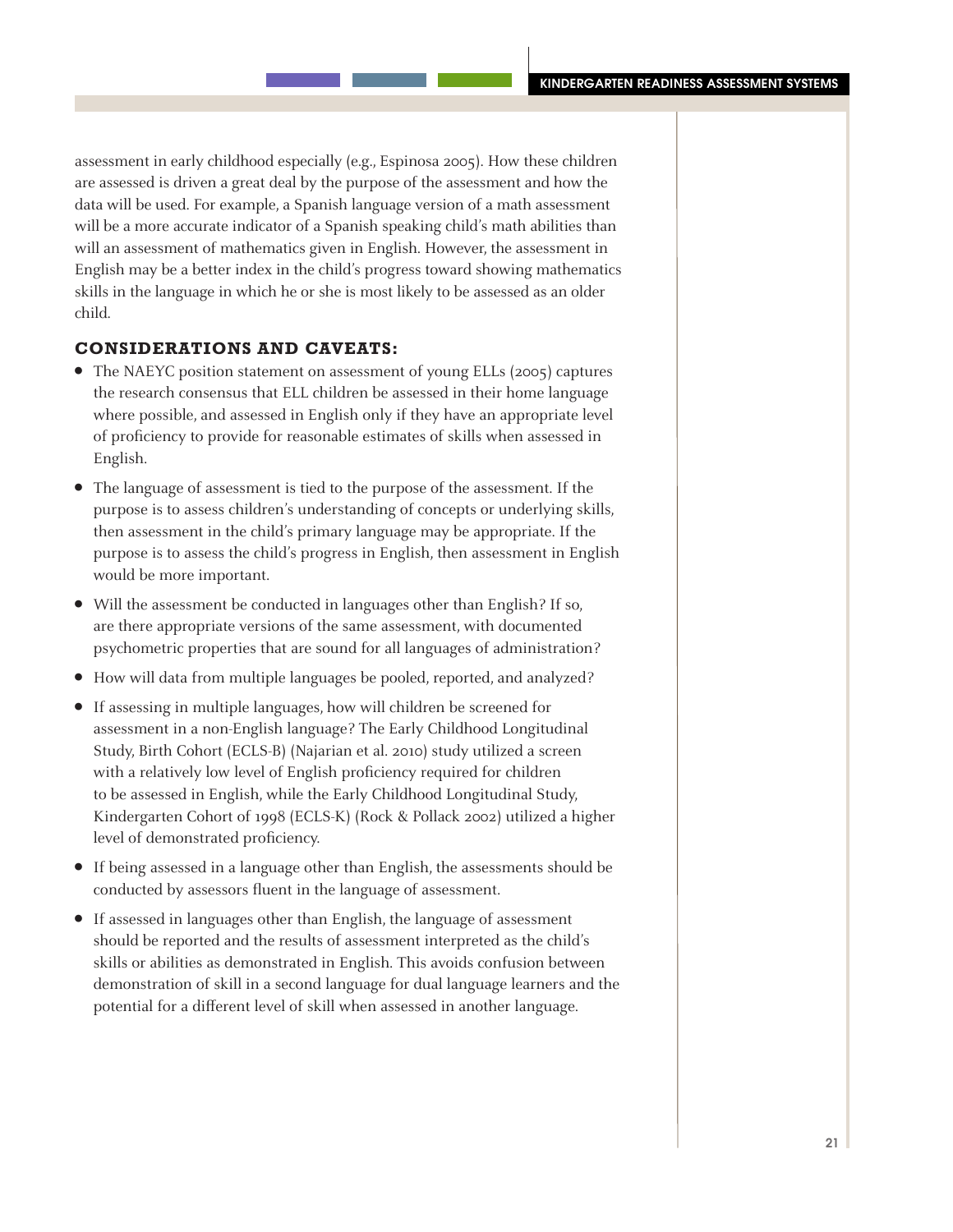# **UTILIZATION**

**T** he expected uses of data resulting from an assessment are tied to the purpose of the assessment, as noted earlier is discussing the section of

When discussing utilization, the focus is on the outcome of the selected assessments—the data that they produce. assessment tools. When discussing utilization, the focus is on the outcome of the selected assessments—the data that they produce. Assessments of young children yield data tied to the assessment. These data are then used by teachers, caregivers, parents, program developers, policy makers, and others in a range of ways. When data result from an assessment intended to guide instruction, immediate access to and use of data are important in guiding teachers' classroom activities, so timeliness is tied to the usefulness of the data. When data

from assessments are intended to serve as means of monitoring programs or estimating impact, additional steps may need to be taken to integrate data, ensure their quality, and generate analytic models to measure effectiveness. For these uses, more time is needed to ensure appropriate preparation for and use of the data, but the relevance of the data for making programmatic or policy decisions will decline over time. Beyond serving the immediate purpose(s) of assessment, data emanating from assessment systems can be used more systematically. The integration of assessment data with other data within a larger data system can support federal and state program development and inform policies. Such datasets may also be critical sources of new knowledge within the research community. Finally, once assessment data have been generated, a number of considerations concerning data confidentially and security arise that warrant discussion.

## Timeliness of use

Stakeholders must balance the desire to use data quickly to inform educational practices and the need to assure appropriate quality in completing scoring and interpreting the data to provide feedback on program effectiveness.

**A**ssessments are useful tools in so far as they are able to provide useable information, regardless of the purpose of assessment, in a timely way. However, stakeholders must balance the desire to use data quickly to inform educational practices and the need to assure appropriate quality in completing scoring and interpreting the data to provide feedback on program effectiveness. For teachers conducting authentic assessment to inform their instruction, the connection time between assessment and use of the result may be minutes. Other assessments strategies, including those that involve large-scale standardized assessments, or the completion of a large number of direct child assessments that require analyses before scores may be reported, often require data processing and analyses, potentially causing a delay of weeks or months between assessment and reporting. Whether assessments yield data very quickly or require substantial analyses before reporting, assessment data should be

captured through secure data systems and processed through data quality procedures. These processes ensure that data are secure and error-free, but also create a lag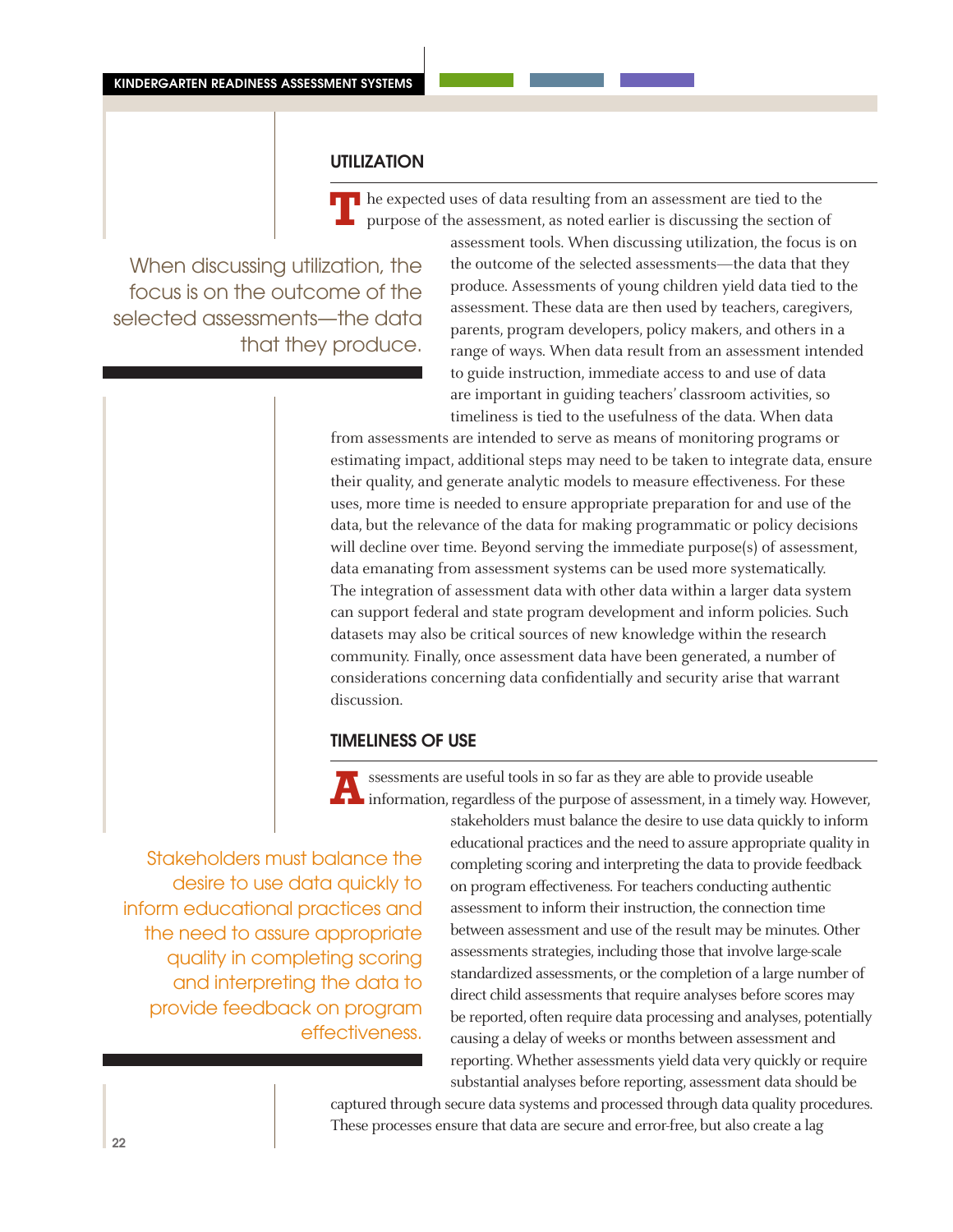between when assessments are administered and when their results may be known. As a result, it is important to develop realistic expectations for how quickly data from assessments can be used.

#### **Considerations and caveats:**

- The desire for rapid turnaround between assessment and data must be balanced with time to complete necessary data quality, and potentially data analytic, processes.
- <sup>l</sup> Assessments used to inform instruction or screen for potential risk should yield results as quickly as possible.
- When data reporting lags behind the date of assessment, the discrepancy should be shared; data from a fall 2009 kindergarten readiness assessment that are released the following year should clearly be identified as being based upon the kindergartners from the previous fall.

# Use of assessment data to ensure developmentally appropriate early education

The first two purposes for assessment articulated by the Education Goals Panel focus on individual children—using assessment to guide instruction and using instruction to identify children who may be in need of special services. Assessments to inform instruction provide data that can guide teachers toward instructional approaches to reach children's learning needs. Using assessments this way provides teaches with valuable feedback on their instruction and allows them to tailor it to more effectively support children's development. Likewise, assessments used to screen for the possible need for special services should lead directly to a response, in this case, more thorough assessment to move toward diagnostics. Assessments used to inform instruction or screen for potential weaknesses are invaluable for improving early education for children, but are not well suited for other purposes.

#### **Considerations and caveats:**

- Ongoing assessment, especially when it is conducted within the context of typically occurring activity (e.g., authentic assessment) provides information to teachers about children's current competencies that can be used to inform instruction.
- Assessments designed to inform instruction and to identify potential need for additional services should be administered to all children so that all children may benefit from them.
- Data obtained from assessments used for screening purposes should be linked to a systematic sequence of events when a child is identified to be at risk. This system should include additional diagnostic assessment and the provision of services to meet any identified special needs (Meisels & Atkins-Burnett 2005).
- <sup>l</sup> Assessments should not be used to determine a child's eligibility for enrollment in kindergarten or continued receipt of kindergarten instruction.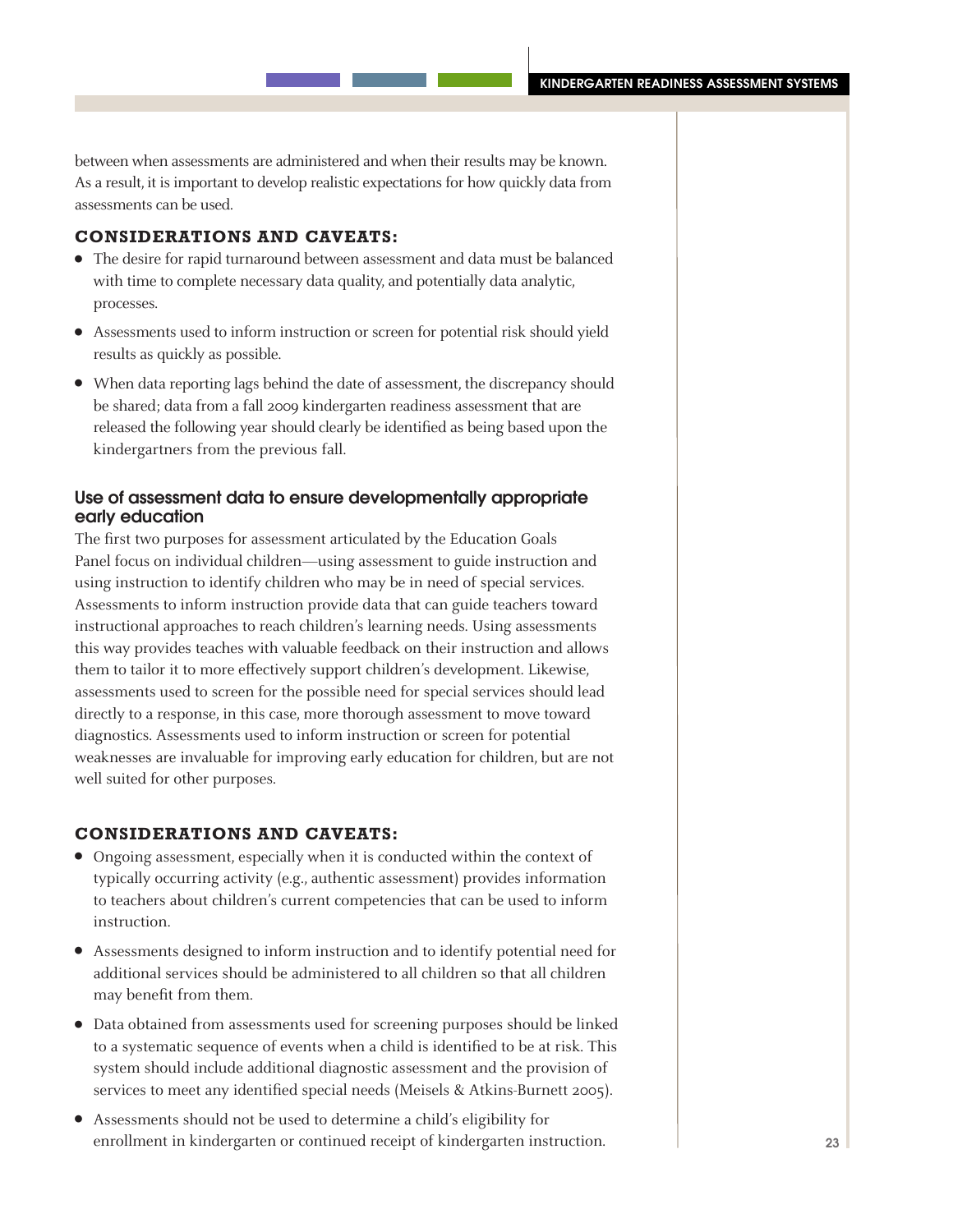#### Use of assessment data for evaluation and accountability purposes

The third and fourth purposes for assessment outlined by the National Education Goals Panel focus on the use of assessments to evaluate program effectiveness and for program accountability. While there is agreement that early childhood programs require evaluation, there is growing concern about the appropriateness of some early childhood assessment measures when used to evaluate programs and in the context of high-stakes assessment. As the National Academy's report Eager to Learn (Bowman, Donovan, & Burns 2001) noted, "uses of assessment data for purposes external to the classroom, rather than to improve educational practice directly, place a particularly heavy burden both on the assessment instruments and on the responsible adults." One consequence of this is that assessments used for other purposes, such as to inform instruction, are adapted, modified, or even misused for evaluation and accountability purposes. Snow and Van Hemel (2008, 343–344) underscore this in concluding that "there are not many tools designed for large scale program evaluation, so tools designed for other purposes often are adapted (e.g., shortened or administered differently) out of necessity, without sufficiently investigating the validity of the adapted tools in their new form and for their new purpose."

# **Considerations and caveats:**

- While there is agreement that early childhood programs should require evaluation, there is growing concern about the appropriateness of some early childhood assessments as a means of evaluating programs and in the context of high-stakes assessment. The concern is especially with the use of measures intended to guide instruction or to screen for developmental problems used instead for accountability purposes.
- Because of the importance placed upon the results of studies examining program effectiveness, only assessments designed to yield such data and those with the greatest psychometric strength should be employed.
- <sup>l</sup> Assessment results are only one data element in analyses of program effectiveness and on their own do little to clarify the relative roles of specific programs, prior life events, and other factors that correlate with school readiness.
- <sup>l</sup> Assessment data used for evaluation or high stakes purposes do not need to be collected from all children. Assessing a sample of children can provide the data necessary for such analyses. In general, sampling costs less, and also requires less time, for children (especially when matrix sampling is used) than an assessment conducted with all children.

#### Use of assessment data in analyses within comprehensive data systems

As noted previously, the decisions about assessments and their implementation are important in ensuring that best practices in early childhood assessment are maintained. Ultimately, though, it is the results of these assessments (that is, the resulting scores) that will become part of data systems envisioned under ELC.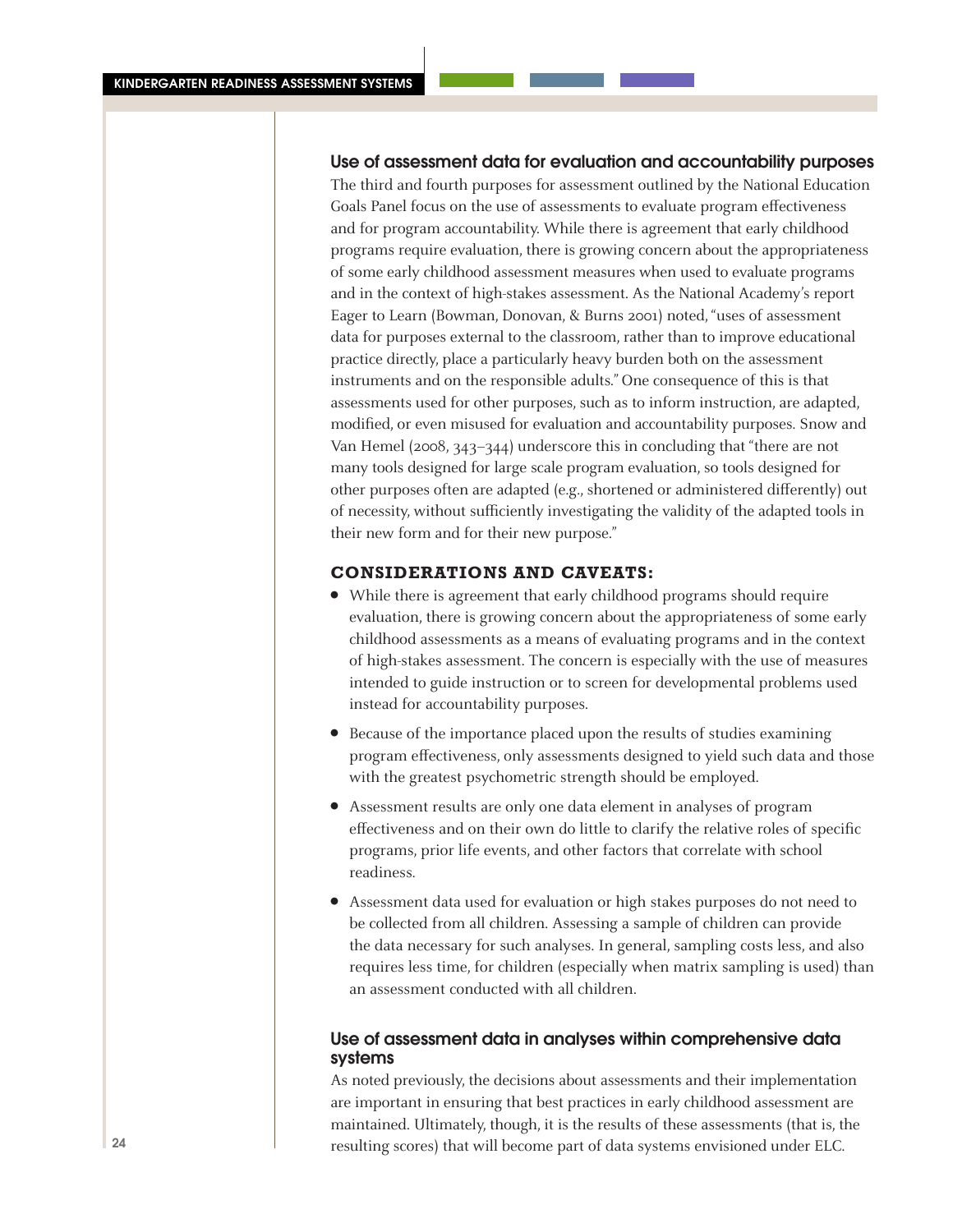While the construction of complex, integrated data systems holds the promise for a wide range of positive outcomes for children, families, and programs, there is also the potential for harm. Once data systems are constructed, the temptation to analyze the data may precede the thoughtful, deliberate planning that is essential to ensure valid findings. Depth of data does not lead to depth of analytic capability.

Depth of data does not lead to depth of analytic capability.

### **Considerations and caveats:**

- In using data from kindergarten readiness assessments, it is important to consider the children's age at assessment, as well as accounting for variations in how much time has elapsed since the beginning of the school year; both age at assessment and duration of school prior to assessment can result in differences in scores (see, e.g., Denton Flanagan & McPhee 2009).
- Assessment data captured in a comprehensive data system allow for a number of critical analyses, including the tracking of trends in the kindergarten population over time.
- Kindergarten readiness assessment data should be analyzed in ways consistent with the purposes of the assessment and the psychometric strength of the assessment. Assessments used to inform instruction may yield assessment data not appropriate for evaluative purposes.
- Within larger data systems, the wealth of data leads to the expectation that important differences may be explained (e.g., the kindergarten entry achievement gap). However, in the absence of experimental manipulations, or sufficient data to model pre-existing differences among children, families, and programs (i.e., selection effects), the analyses that can be conducted yield correlational findings only.
- Readiness assessments do not ensure that data systems have captured the breadth of information about the child's prior developmental and educational experiences necessary to support analysis of readiness data as measures of the effectiveness of earlier experiences.
- Readiness assessments provide only one measure of a program's effectiveness that should be combined with data about the quality of the program, as well as non-program factors.

#### Need for data confidentiality and security

Data produced by child assessments, as well as other data that may be included in a comprehensive data system, or even a more modest, program-level data system, should be treated as confidential and stored according to best practices for ensuring confidentiality and data security.8 Doing so requires activity before, during, and after assessments have been completed. Before assessment data are collected, data systems and processes should be in place to capture data as necessary. Parents should be informed of assessment plans, and any necessary consent obtained. In some situations, parents may also need to provide consent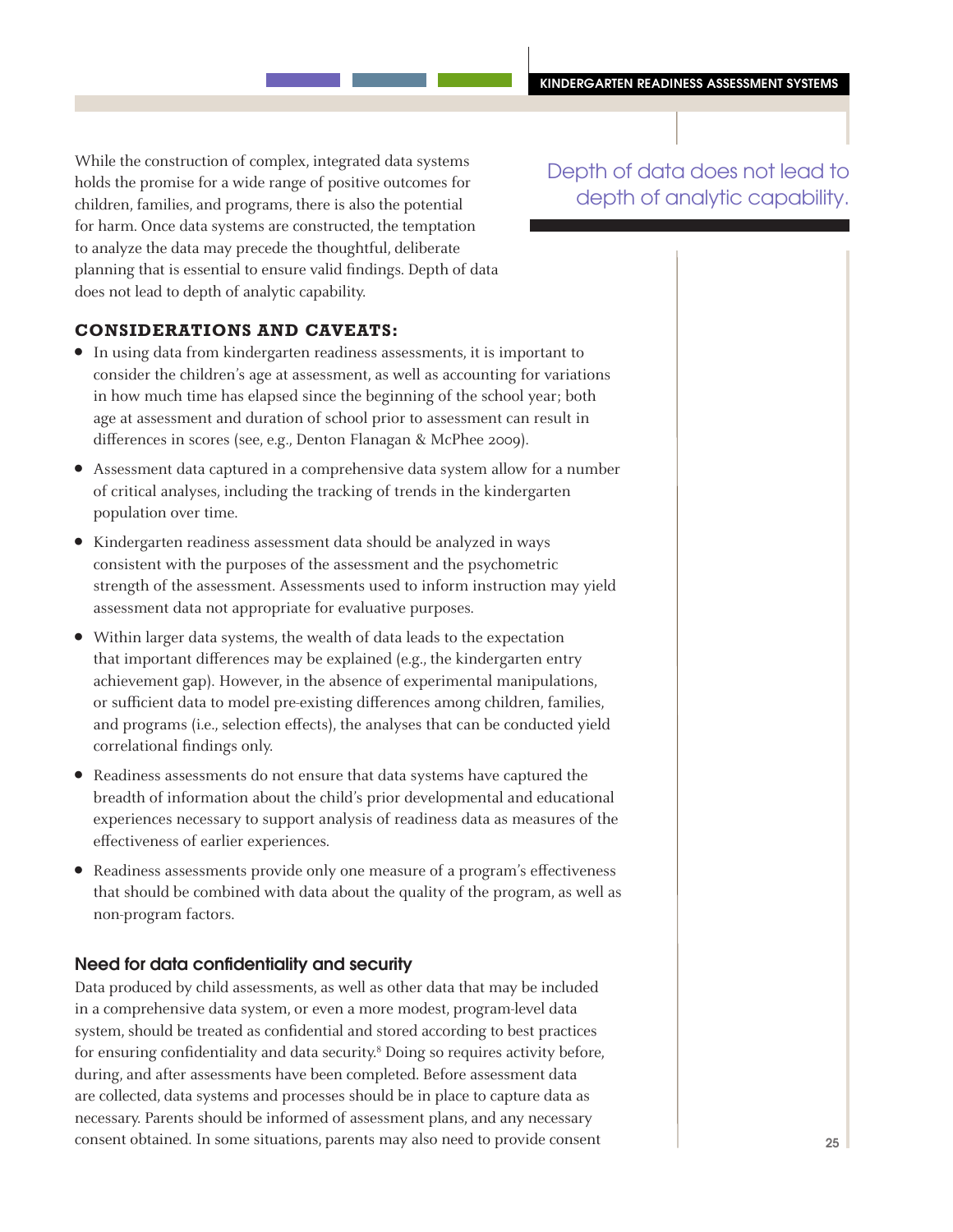for data collected locally to be shared into larger data systems. Throughout assessment and data collection, the physical and electronic storage of assessment data should be secured. In some cases this may also require removal of personally identifying information from assessment records to ensure confidentiality. As the data system is built, and especially if data are to be integrated into larger systems, additional steps may be necessary to ensure data security and confidentiality. If not already done, personal information may be stripped from data records in this process.

#### **Considerations and caveats:**

- Conducting assessments, especially as a part of a program to inform instruction, may not require parental consent, but consent may be necessary for conducting other assessments and/or for sharing the results of assessments (data).
- Federal and/or state programs may have requirements for consent and data protection procedures, while individual programs may need to develop such guidelines.
- Data from assessments used to evaluate programs can be made confidential by removal of personally identifying information without affecting the data usefulness in evaluation. However, data that are intended for use over time (i.e., longitudinal) must have some means of linking a specific child's data together over time, even if that information is not personally identifying.
- If data are to be stored and maintained for long periods, it may become necessary to obtain consent from the children for continued use of their data once they reach the age of legal consent.
- The process of obtaining consent provides an important opportunity for programs to engage families.

# Summary and Conclusion

**E**arly childhood assessment systems, properly developed and implemented, can contribute greatly to the success of early childhood programs. Systems that effectively screen for follow-up children at risk for developmental delays can identify young and very young children for intervention services. Systems that inform a teacher's instruction better allow for targeted instruction and support to further children's learning and development. Systems that provide a portrait of skills children have as they enter public school systems can inform curriculum decisions. And assessments that can provide evidence of growth tied to participation in programs can guide implementation and policy decisions. Effective early childhood assessment systems exist within a larger early childhood system that provides programs to young children and supports teachers' professional growth. In designing early childhood assessment systems, fundamental decisions made about instrument selection, administration, and data utilization are interconnected, and decisions made about one aspect of an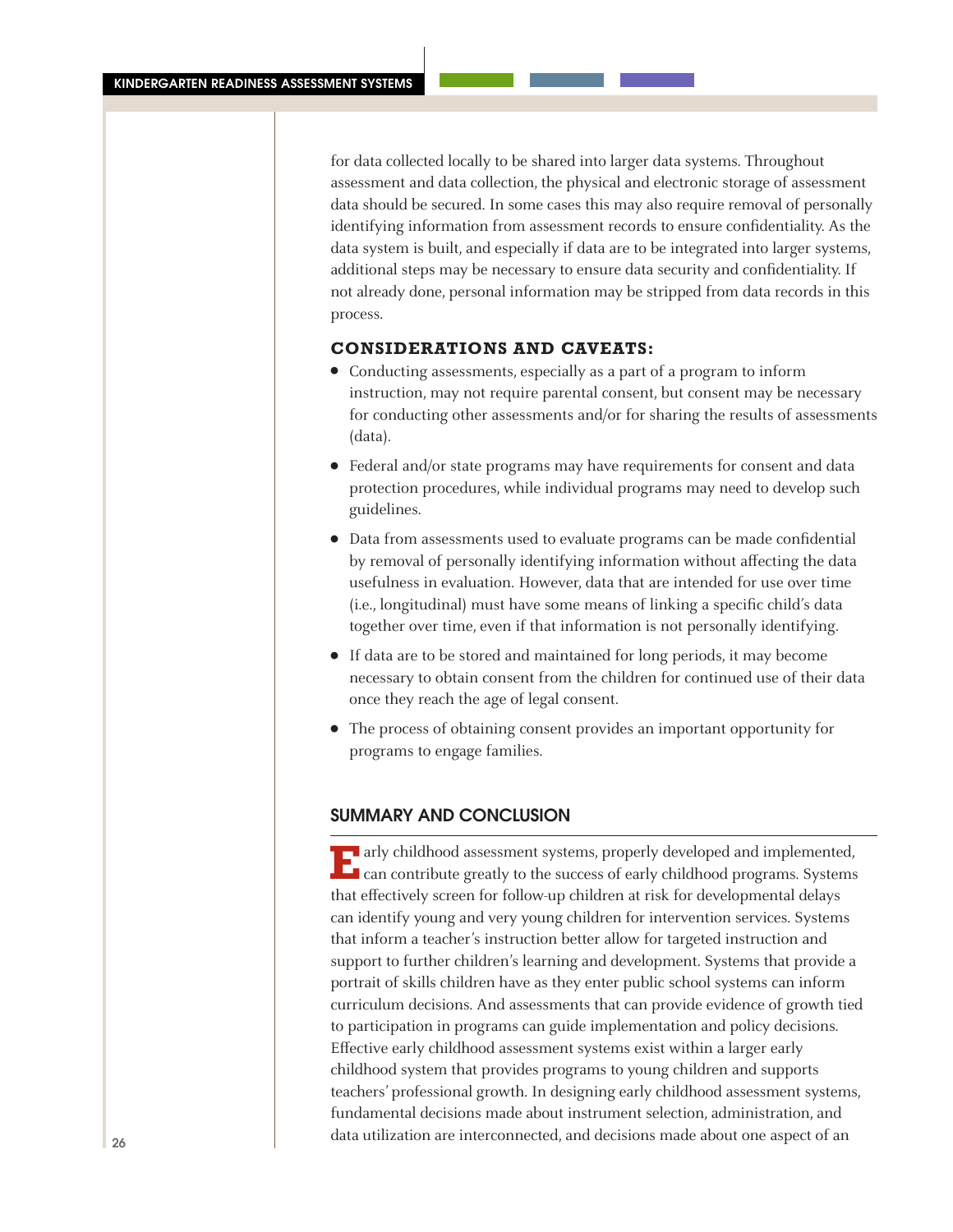assessment system can drive other options. This paper is intended to provide background for state and local policy makers, systems' builders, and program developers and implementers as assessment systems for young children are contemplated. An intentionally designed system for assessing young children is a necessary component of effective early childhood programs.

# **REFERENCES**

- AERA (American Educational Research Association), APA (American Psychological Association), & NCME (National Council on Measurement in Education). 1999. *Standards for Educational and Psychological Testing.* Washington, DC: AERA.
- Bagnato, S.J., J.T. Neisworth, & K. Pretti-Frontczak. 2010. *LINKing Authentic Assessment & Early Childhood Intervention: Best Measures for Best Practices.* 2nd ed. Baltimore, MD: Brookes.
- Begeny, J.C., & H. Buchanan. 2010. "Teachers' Judgment of Students' Early Literacy Skills Measured by the Early Literacy Skills Assessment: Comparisons of Teachers with and without Assessment Administration Experience. *Psychology in the Schools,* 47: 859–868.
- Berry, D.J., L.J. Bridges, & M.J. Zaslow. 2004. Early Childhood Measures Profiles. Washington, DC: Child Trends. [http://www.childtrends.org/Files/Child\\_](http://www.childtrends.org/Files/Child_Trends-2004_09_01_FR_ECMeasures.pdf) [Trends-2004\\_09\\_01\\_FR\\_ECMeasures.pdf](http://www.childtrends.org/Files/Child_Trends-2004_09_01_FR_ECMeasures.pdf).
- Boller, K., S. Atkins-Burnett, L.M. Malone, G.P. Baxter, & J. West. 2010. *Compendium of Student, Teacher, and Classroom Measures Used in NCEE Evaluations of Educational Interventions. Volume I: Measures Selection Approaches and Compendium Development Methods* (NCC 2010-4012). Washington, DC: National Center for Education Evaluation and Regional Assistance, Institute of Education Sciences, U.S. Department of Education. [http://ies.ed.gov/ncee/pubs/20104012/index.asp.](http://ies.ed.gov/ncee/pubs/20104012/index.asp)
- Bowman, B.T., M.S. Donovan, & M.S. Burns, eds. 2001. *Eager to Learn: Educating Our Preschoolers.* Washington, DC: National Academy Press.
- Brown, G., C. Scott-Little, L. Amwake, & L. Wynn. 2007. *A Review of Methods and Instruments in State and Local School Readiness Evaluations* (Issue & Answers Report, REL 2007-004). Washington, DC: U.S. Department of Education. Retrieved September 8, 2011, from<http://ies.ed.gov/ncee/edlabs>.
- Childs, R.A., & A.P. Jaciw. 2003. "Matrix Sampling of Items in Large-Scale Assessments." *Practical Assessment, Research & Evaluation* 8 (16). Retrieved September 8, 2011, from [http://PAREonline.net/getvn.asp?v=8&n=16](http://pareonline.net/getvn.asp?v=8&n=16)
- Daily, S., M. Burkhauser, & T. Halle. 2010. "A Review of School Readiness Practices in the States: Early Learning Guidelines and Assessments." *Early Childhood Highlights* 1 (3). Available at<http://www.childtrends.org>.
- DEC (Division for Early Childhood). 2007. *Promoting Positive Outcomes for Children with Disabilities: Recommendations for Curriculum, Assessment, and Program Evaluation.* Missoula, MT: Author.
- Denton Flanagan, K., & C. McPhee. 2009. *The Children Born in 2001 at Kindergarten Entry: First Findings From the Kindergarten Data Collections of the Early Childhood Longitudinal Study, Birth Cohort (ECLS-B)* (NCES 2010-005). National Center for Education Statistics, Institute of Education Sciences, U.S. Department of Education. Washington, DC: U.S. Department of Education. <http://nces.ed.gov/pubsearch/pubsinfo.asp?pubid=2010005>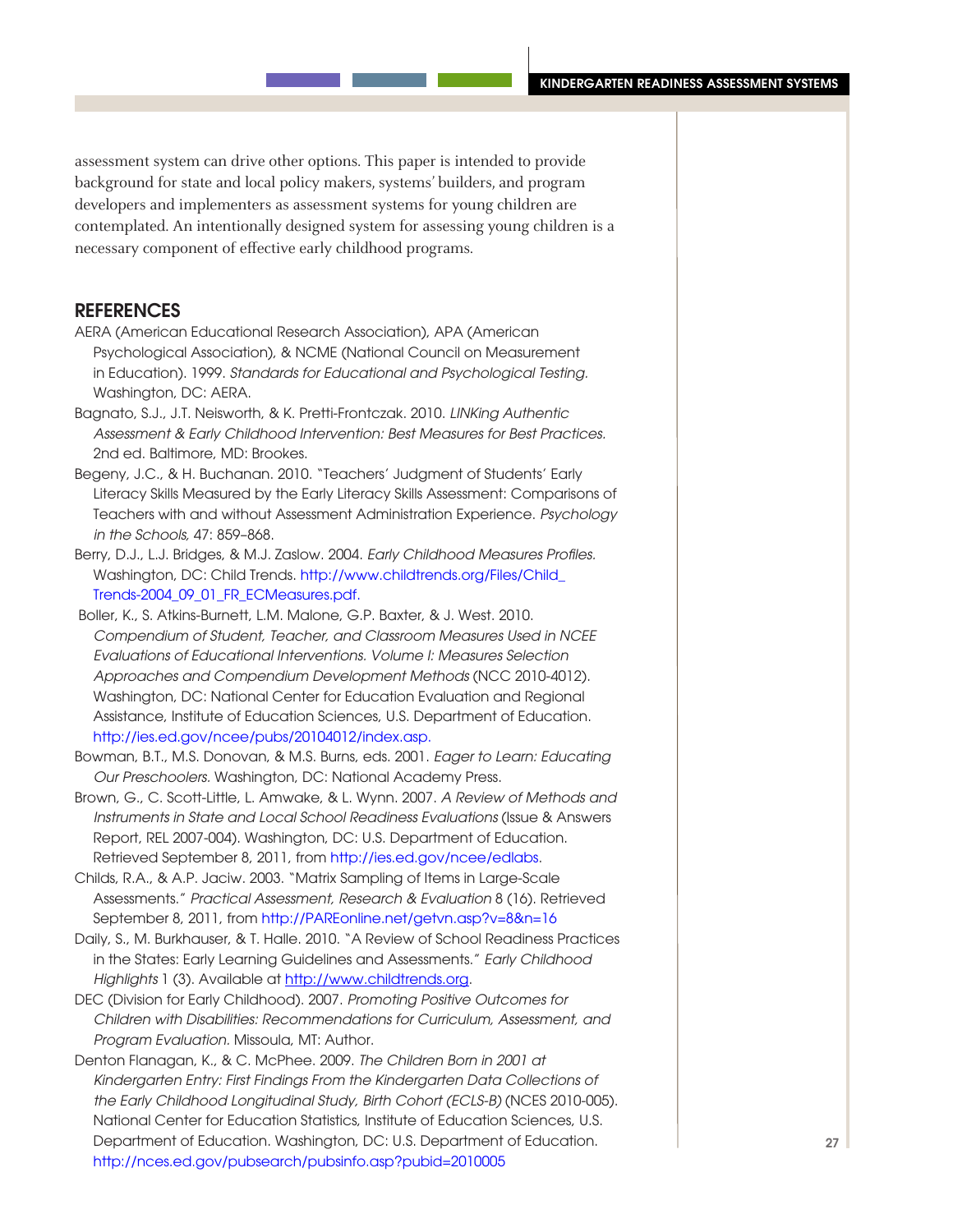| Diamond, A. 2010. "The Evidence Base for Improving School Outcomes by       |
|-----------------------------------------------------------------------------|
| Addressing the Whole Child and by Addressing Skills and Attitudes, Not Just |
| Content." Early Education & Development 21: 780–793.                        |

- Espinosa, L.M. 2005. "Curriculum and Assessment Considerations for Young Children from Culturally, Linguistically, and Economically Diverse Backgrounds." *Psychology in the Schools* 42: 837–853.
- Guhn, M., M. Janus, & C. Hertzman. 2007. "The Early Development Instrument: Translating School Readiness Assessment into Community Actions and Policy Planning." *Early Education and Development* 18 (3): 369–374.
- Halle, T., M. Zaslow, J. Wessel, S. Moodie, & K. Darling-Churchill. 2011. *Understanding and Choosing Assessments and Developmental Screeners*  for Young Children Ages 3–5: Profiles of Selected Measures. Washington, DC: Office of Planning, Research and Evaluation, Administration for Children and Families, U.S. Department of Health and Human Services.
- Janus, M., S. Brinkman, E. Duke, C. Hertzman, R. Santos, M. Sayers, & J. Schroeder. 2007. *The Early Development Instrument: A Population-Based Measure for Communities. A Handbook on Development, Properties, and Use.* Hamilton, Ontario: Offord Centre for Child Studies.
- Kowalski, K., R.D. Brown, & K. Pretti-Frontczak. 2005. "The Effects of Using Formal Assessment of Preschool Teachers' Beliefs about the Importance of Various Developmental Skills and Abilities." *Contemporary Educational Psychology* 30: 23–42.
- La Paro, K.M., & R.C. Pianta. 2000. "Predicting Children's Competence in the Early School Years: A Meta-Analytic Review." *Review of Educational Research* 70 (4): 443–484.
- Martone, A., & S.G. Sireci. 2009. "Evaluating Alignment between Curriculum, Assessment, and Instruction." *Review of Educational Research* 79: 1332–1361.
- Meisels, S.J. 1987. "Uses and Abuses of Developmental Screening and School Readiness Testing." *Young Children* 42 (2): 68–73.
- Meisels, S.J. 2007. "Accountability in Early Childhood: No Easy Answers." In *School Readiness and the Transition to Kindergarten,* eds. R.C. Pianta, M.J. Cox, & K. Snow, 31–48. Baltimore: Paul H. Brookes.
- Meisels, S.J., & S. Atkins-Burnett. 2004. "The Head Start National Reporting System: A Critique." *Young Children* 59 (1): 64-66.
- Meisels, S.J., & S. Atkins-Burnett. 2005. *Developmental Screening in Early Childhood: A Guide.* 5th ed. Washington, DC: NAEYC.
- NAEYC. 2005. *Screening and Assessment of Young English-Language Learners.* Washington, DC: Author. [http://www.naeyc.org/files/naeyc/file/positions/](http://www.naeyc.org/files/naeyc/file/positions/WWSEnglishLanguageLearnersWeb.pdf) [WWSEnglishLanguageLearnersWeb.pdf](http://www.naeyc.org/files/naeyc/file/positions/WWSEnglishLanguageLearnersWeb.pdf).
- NAEYC & NAECS/SDE (National Association of Early Childhood Specialists in State Departments of Education). 2001. *STILL Unacceptable Trends in Kindergarten Entry and Placement.* [http://www.naeyc.org/files/naeyc/file/positions/](http://www.naeyc.org/files/naeyc/file/positions/Psunacc.pdf) [Psunacc.pdf.](http://www.naeyc.org/files/naeyc/file/positions/Psunacc.pdf)
- NAEYC & NAECS/SDE (National Association of Early Childhood Specialists in State Departments of Education). 2003. *Early Childhood Curriculum, Assessment,*  and Program Evaluation: Building an Effective, Accountable System in *Programs for Children Birth through Age 8.* Washington, DC: NAEYC. [http://](http://www.naeyc.org/files/naeyc/file/positions/pscape.pdf) [www.naeyc.org/files/naeyc/file/positions/pscape.pdf](http://www.naeyc.org/files/naeyc/file/positions/pscape.pdf).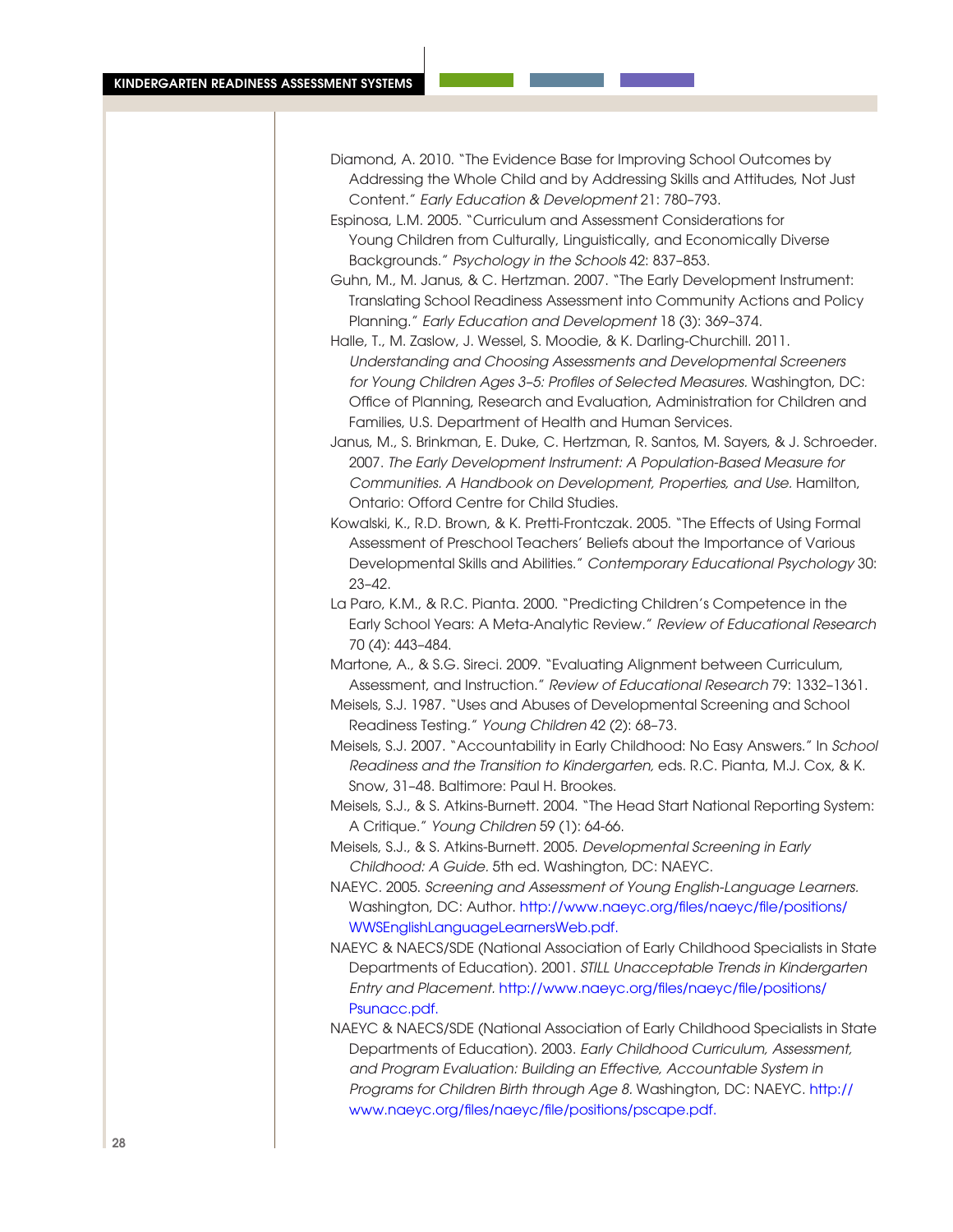#### kindergarten readiness assessment systems

- Najarian, M., K. Snow, J. Lennon, & S. Kinsey. 2010. *Early Childhood Longitudinal Study, Birth Cohort (ECLS-B), Preschool–Kindergarten 2007 Psychometric Report* (NCES 2010-009). National Center for Education Statistics, Institute of Education Sciences, U.S. Department of Education. Washington, DC.: U.S. Department of Education. [http://nces.ed.gov/pubsearch/pubsinfo.](http://nces.ed.gov/pubsearch/pubsinfo.asp?pubid=2010009) [asp?pubid=2010009](http://nces.ed.gov/pubsearch/pubsinfo.asp?pubid=2010009)
- Neisworth, J.T., & S.J. Bagnato. 2004. "The Mismeasure of Young Children: The Authentic Assessment Alternative. *Infants and Young Children* 17 (3): 198–212.
- Roach, A.T., D. McGarth, C. Wixson, & D. Talapatra. 2010. "Aligning an Early Childhood Assessment to State Kindergarten Content Standards: Application of a Nationally Recognized Alignment Framework." *Educational Measurement: Issues and Practice* 29: 25–37.
- Rock, D.A., & J.M. Pollack. 2002. *Early Childhood Longitudinal Study-Kindergarten Class of 1998-99 (ECLS-K), Psychometric Report for Kindergarten Through First Grade.* U.S. Department of Education, National Center for Education Statistics. Washington, DC: U.S. Department of Education. [http://nces.ed.gov/](http://nces.ed.gov/pubsearch/pubsinfo.asp?pubid=200205) [pubsearch/pubsinfo.asp?pubid=200205](http://nces.ed.gov/pubsearch/pubsinfo.asp?pubid=200205)
- Scott-Little, C., J. Lesko, J. Martella, & P. Millburn. 2007. "Early Learning Standards: Results from a National Survey to Document Trends in State-Level Policies and Practices." *Early Childhood Research & Practice* 9 (1). Retrieved September 15, 2010, from [http://ecrp.uiuc.edu/v9n1/little.html.](http://ecrp.uiuc.edu/v9n1/little.html)
- Shepard, L.A. 1994. "The Challenges of Assessing Young Children Appropriately." *Phi Delta Kappan* 76: 206–212.
- Shepard, L.A. 2000. "The Role of Assessment in a Learning Culture." *Educational Researcher* 29: 4–14.
- Shepard, L.A., S.L. Kagan, & E.O. Wurtz. 1998. *Principles and Recommendations from Early Childhood Assessments.* Washington, DC: National Education Goals Panel.
- Snow, K.L. 2006. "Measuring School Readiness: Conceptual and Practical Considerations." *Early Education and Development* 17: 7–41.
- Snow, K.L. 2007. "Integrative Views of the Domains of Child Function." In *School Readiness and the Transition to Kindergarten in the Era of Accountability,* eds. R. Pianta, M. Cox, & K. Snow, 197–216. Baltimore: Brookes.
- Snow, C.E., & S.B. Van Hemel. 2008. *Early Childhood Assessment: Why, What, and How?* National Research Council of the National Academies Report. Washington, DC: The National Academy Press.
- Stedron, J., & A. Berger. 2010. NCSL Technical Report: State Approaches to School Readiness Assessment (updated June 2010). Denver, CO: National Conference of State Legislators. [http://www.ncsl.org/documents/Educ/](http://www.ncsl.org/documents/Educ/KindergartenAssessment.pdf) [KindergartenAssessment.pdf.](http://www.ncsl.org/documents/Educ/KindergartenAssessment.pdf)
- Waterman, C., P.A. McDermott, J.W. Fantuzzo, & V.L. Gadsden. 2012. "The Matter of Assessor Variance in Early Childhood Education—Or Whose Score Is It Anyway?" *Early Childhood Research Quarterly* 27: 46–54.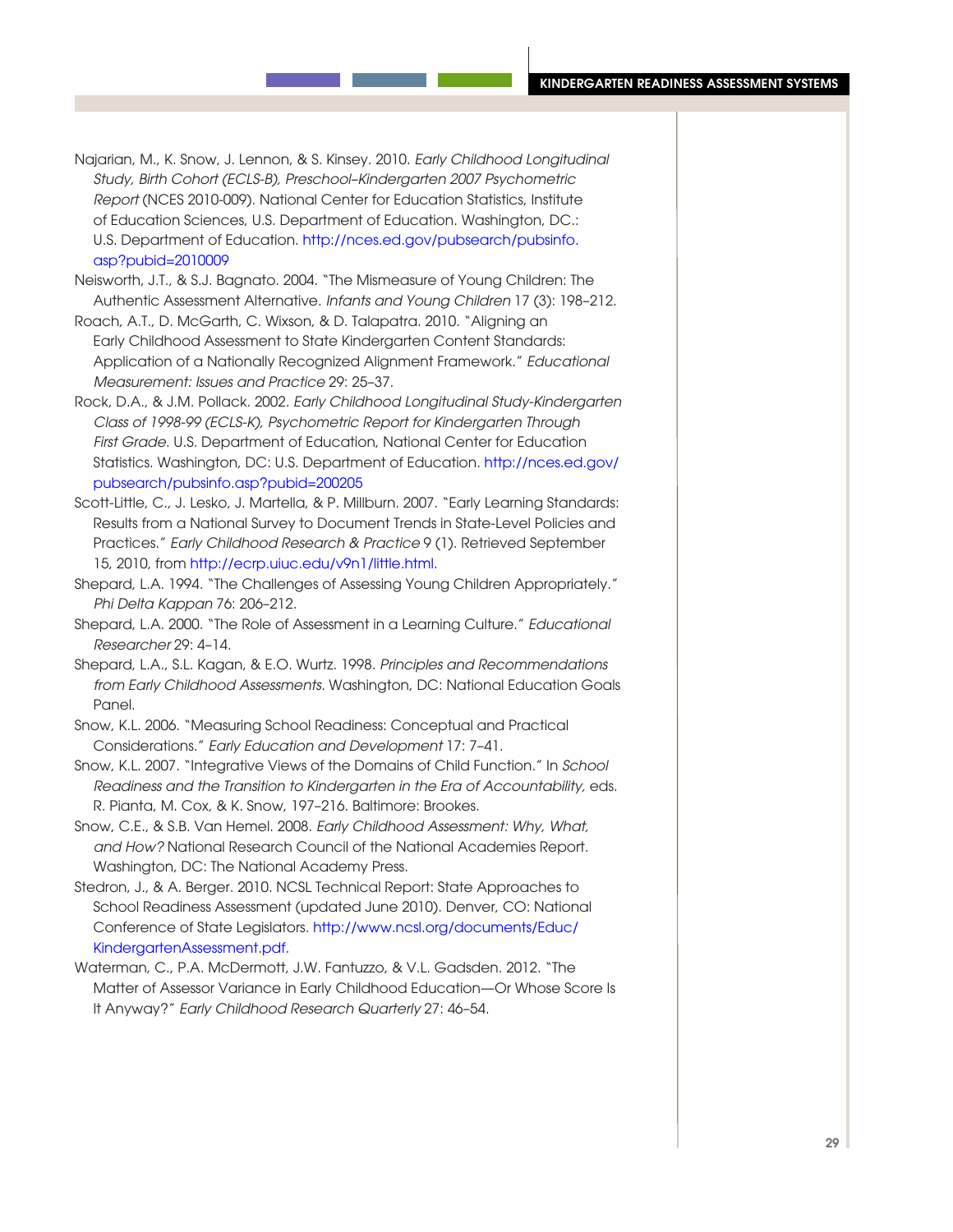# Endnotes:

- 1 Program Standard 4: The program is informed by ongoing systematic, formal, and informal assessment approaches to provide information on children's learning and development. These assessments occur within the context of reciprocal communications with families and with sensitivity to the cultural contexts in which children develop. Assessment results are used to benefit children by informing sound decisions about children, teaching, and program improvement.
- 2 Candidates prepared in early childhood degree programs understand that child observation, documentation, and other forms of assessment are central to the practice of all early childhood professionals. They know about and understand the goals, benefits, and uses of assessment. They know about and use systematic observations, documentation, and other effective assessment strategies in a responsible way, in partnership with families and other professionals, to positively influence the development of every child.
- 3 Lack of funding is, of course, one of a number of factors that limit participation of eligible families. Lack of awareness, difficulty navigating procedures, and parental choice to not participate or use other types of programs are also factors in the limited reach of these federal programs.
- 4 In addition, states provide differing models of kindergarten programs, including transitional kindergarten and two-year kindergarten. Some states allow for kindergartners to be held back to repeat a year of kindergarten before progressing into first grade.
- 5 Throughout this paper, we use the terms "young children" and "early childhood" to mean children from birth to age 8, reflecting the NAEYC definition of early childhood. Most of the current impetus for assessment, however, is focused on children in preschool and older.
- 6 It is not the intent of this guidance to provide details about psychometrics. There are many assessment textbooks and other resources available to provide this depth of coverage.
- 7 For further discussion about assessing ELLs, see NAEYC (2005). For further discussion on assessing children with disabilities, see DEC (2007).
- 8 While most contemporary discussion about data security occurs within the context of electronic or digital systems, many of the same concerns arise when the data are captured and stored physically. This is especially likely when assessments are used to inform instruction (where data on responses may not be captured at all), or when assessment data are considered at a classroom or program level, where electronic systems are less likely to be present than in statewide or program-wide contexts.